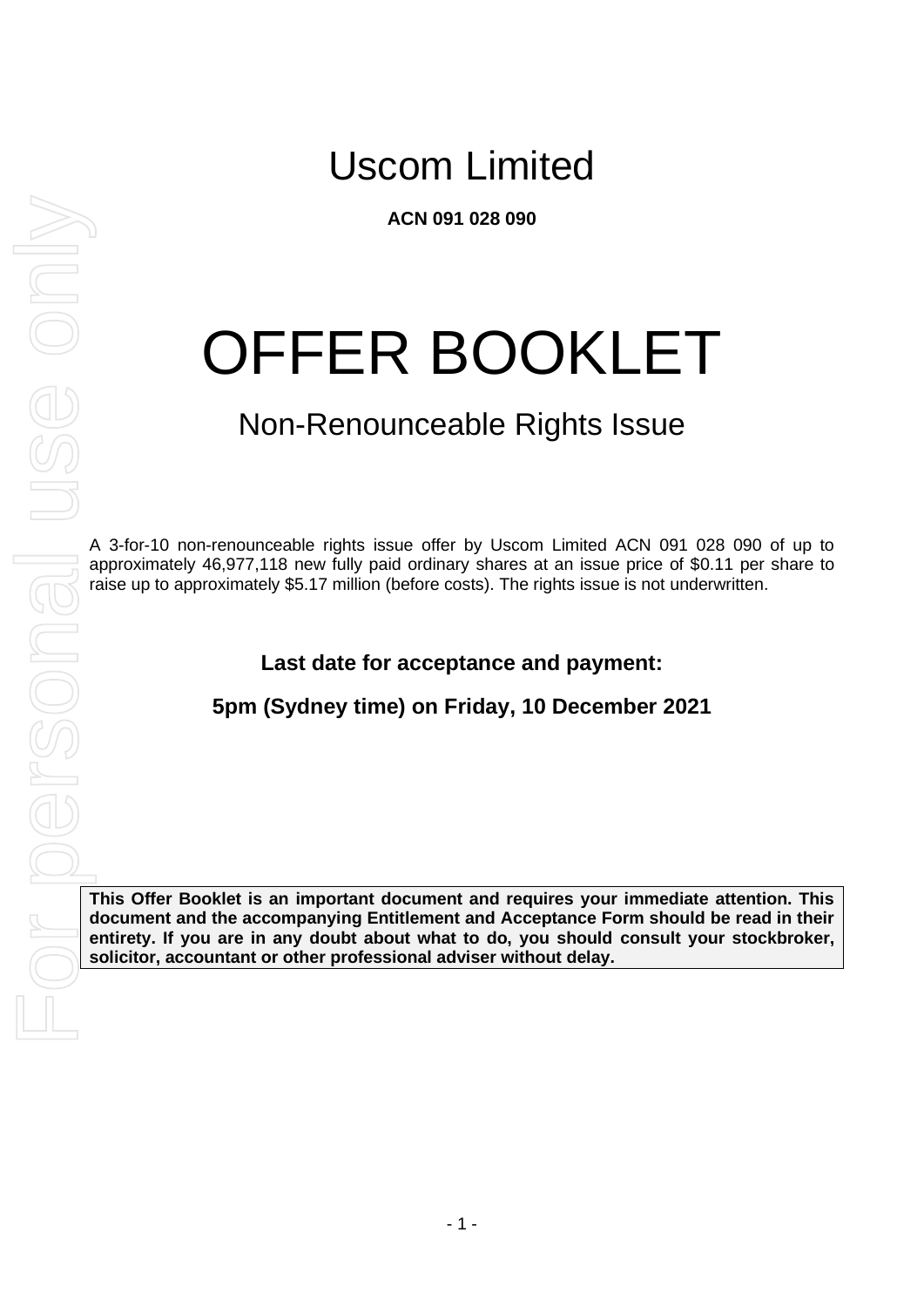### **Chairman's Letter**

26 November 2021

Dear Uscom Shareholders

#### **Chairman's Letter to Shareholders**

On behalf of the Board of Directors of Uscom Limited ACN 091 028 090 (ASX:UCM) (**Uscom** or the **Company**), I am pleased to present to you this offer document (**Offer Booklet**) for a nonrenounceable rights issue to raise up to approximately \$5.17 million (before costs) (**Rights Issue**).

I ask that you consider this Offer Booklet carefully and in its entirety.

Uscom has created a leading global medical technology company based on the vision of life-saving medical innovations which is now poised for the next stage of growth. The foundations of Uscom can be summarised as follows:

- 1. Uscom became cash flow positive in the financial year ended 30 June 2021.
- 2. Uscom is a truly international organisation with 35 full-time employees in Australia, China and Hungary.
- 3. Uscom's Chinese subsidiary is growing significantly through the distribution network it has established in a number of provinces in China. The potential to grow within the total Chinese market is significant.
- 4. Uscom's Hungarian operations (based in Budapest) were profitable in the financial year ended 30 June 2021 and continue to be a major driver of the development of Uscom technology and manufacturing, and will spearhead European sales.
- 5. A distribution network has been developed in China, Europe and the US where there are approximately 100 Uscom trained sales personnel employed by our distributors.
- 6. Regulatory approvals have been obtained in the major global markets for Uscom products and further approvals are expected shortly for the new products developed by Uscom.

#### **Next stage of Uscom's development**

The foundations set out above will allow Uscom to move from being a local "manufacture to order" organisation to a company developing global partnerships to increase the scale and market penetration of its products worldwide.

The directors of Uscom (**Directors**) believe that the Company and its products are on the cusp of significant revenue growth through the maturing of its distribution network.

#### **Use of proceeds raised under the Rights Issue**

The funding from the Rights Issue will primarily be used by the Company (and, as necessary, its subsidiaries) to:

- 1. Manufacture significant numbers of USCOM 1A, BP+ and SpiroSonic devices in preparation for delivery to distributors and end-users; and
- 2. Support our global distributors, particularly in Europe and China, with marketing, training and other resources, as necessary.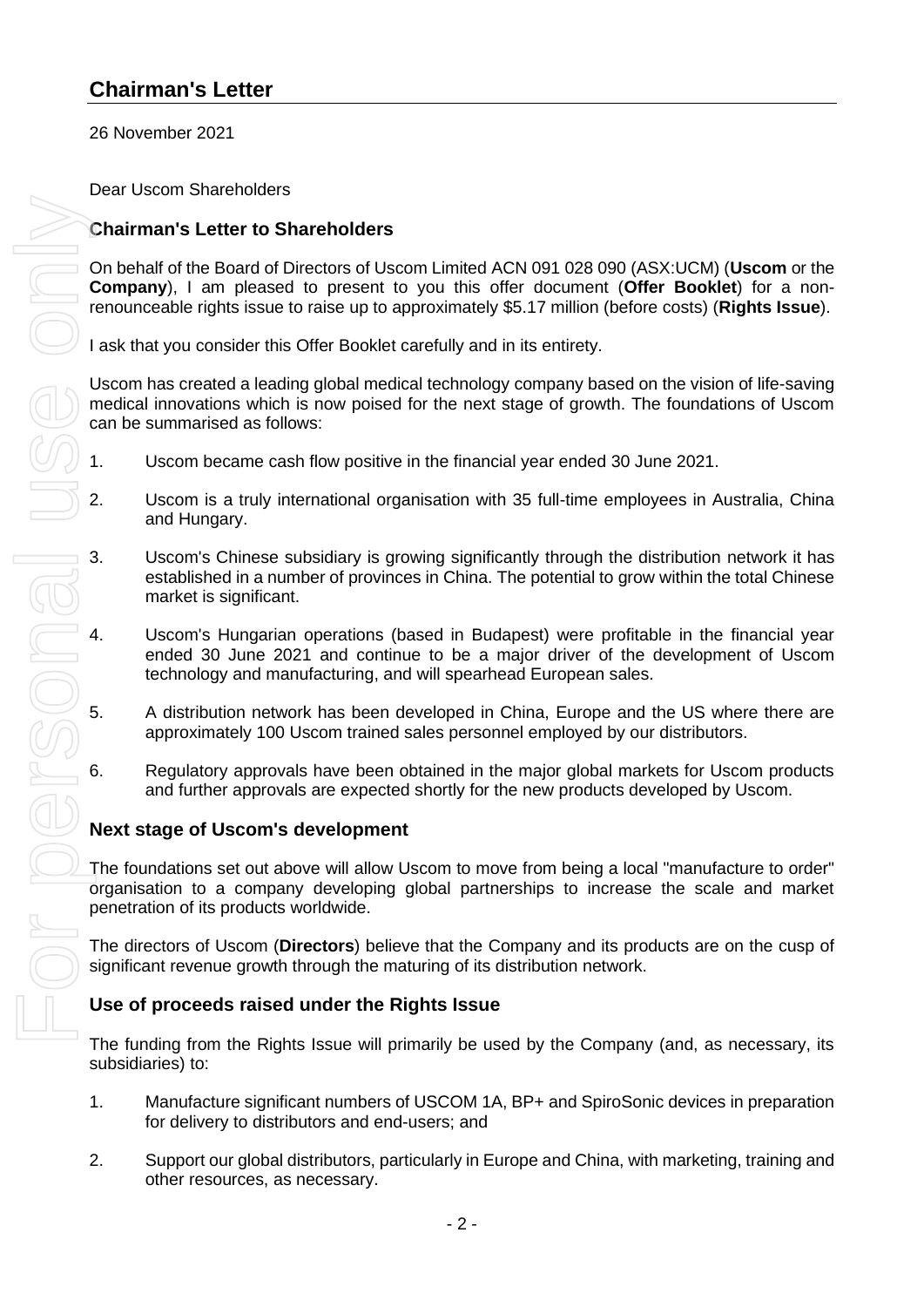#### **The Rights Issue**

Shareholders are being offered the opportunity to subscribe for up to 3 new fully paid shares ordinary shares in the Company (each, a **New Share**) for every 10 existing fully paid ordinary shares in the Company (each, a **Share**) held at 7pm (Sydney time) on the record date of 25 November 2021 (**Record Date**).

The New Shares are being offered to Eligible Shareholders at a price of \$0.11 per New Share (**Issue Price**), representing an approximately 15.3% discount to the closing price on Friday, 19 November 2021, and an approximately 16.67% discount to the volume weighted average price of Shares for the month prior to the announcement of the Rights Issue. An "Eligible Shareholder" is a Shareholder who holds as at 7pm on the Record Date with a registered address (in accordance with the records of the Company's securities registry) in Australia or New Zealand.

Uscom has received confirmation from its 3 largest Shareholders (details of whom are set out in Section [2](#page-6-0) below) that they each intend to take up 100% of their Entitlements (defined below). The commitment from these 3 Shareholders (each of which is a "substantial" (i.e. greater than 5%) Shareholder) amounts to approximately \$2.5 million.

On behalf of the Company, I thank you for your continued support and look forward to the Uscom future.

Rob Phillips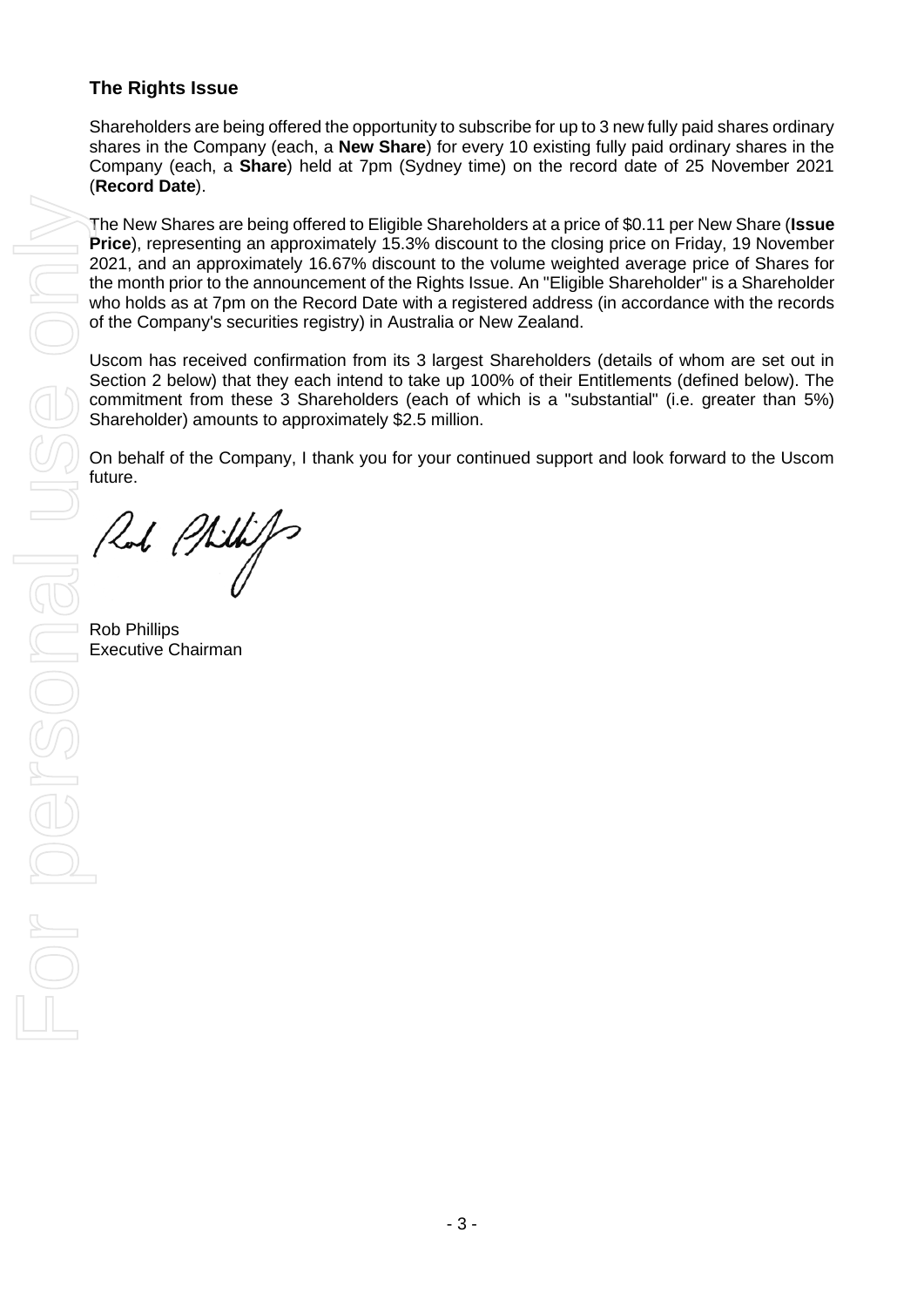### **1. Introduction to the Rights Issue**

#### **1.1 Key details & use of funds**

As announced on Monday, 22 November 2021, the Company invites all Eligible Shareholders to participate in the Rights Issue on the basis of 3 New Shares for every 10 Shares held at 7pm (Sydney time) on the Record Date at the Issue Price per New Share.

| #  | <b>Purpose</b>                                                                                                                                                                                                                                                                                                                                                                                                         | <b>Amount</b>  |
|----|------------------------------------------------------------------------------------------------------------------------------------------------------------------------------------------------------------------------------------------------------------------------------------------------------------------------------------------------------------------------------------------------------------------------|----------------|
| 1. | Develop Chinese manufacturing capacity<br>A pilot manufacturing partnership will be established in China to enable<br>Uscom to maintain its market access during the Chinese local<br>manufacture drive. Once the manufacturing facility is established, it is<br>intended that the manufacture of the Uscom BP+ device will take place in<br>China, again allowing Uscom to better target the massive Chinese market. | \$1.20 million |
| 2. | Support global distribution growth<br>Uscom has global distribution networks across five continents with a more<br>than 100 individual salesforce. Activating and supporting this team is a<br>substantial commitment and requires an expanded<br>staff and<br>infrastructure, with both expansions being expensive.                                                                                                   | \$1.25 million |
| 3. | Growth capital-manufacture USCOM, SpiroSonic AIR and BP+<br>Uscom now has a 140% increase in device regions and requires a<br>significant manufacturing ramp up to ensure there is an adequate stock of<br>our 3 major products. Estimates of costs to manufacture an adequate<br>stock are in the order of \$1m and likely to increase.                                                                               | \$1.50 million |
| 4. | Working capital and to pay the costs of the Rights Issue<br>Managing the expanded global business divisions will require an<br>increased number of employees, expanded international facilities and<br>specialist advisory personnel. A portion of the funds raised under the<br>Rights Issue will also be used to pay for the Rights Issue.                                                                           | \$1.22 million |

#### **1.2 Additional New Shares**

<sup>1</sup> Please note that Additional New Shares will only be allocated to you if there are sufficient New Shares from Eligible Shareholders who do not take up their Entitlement in full or from New Shares that would have been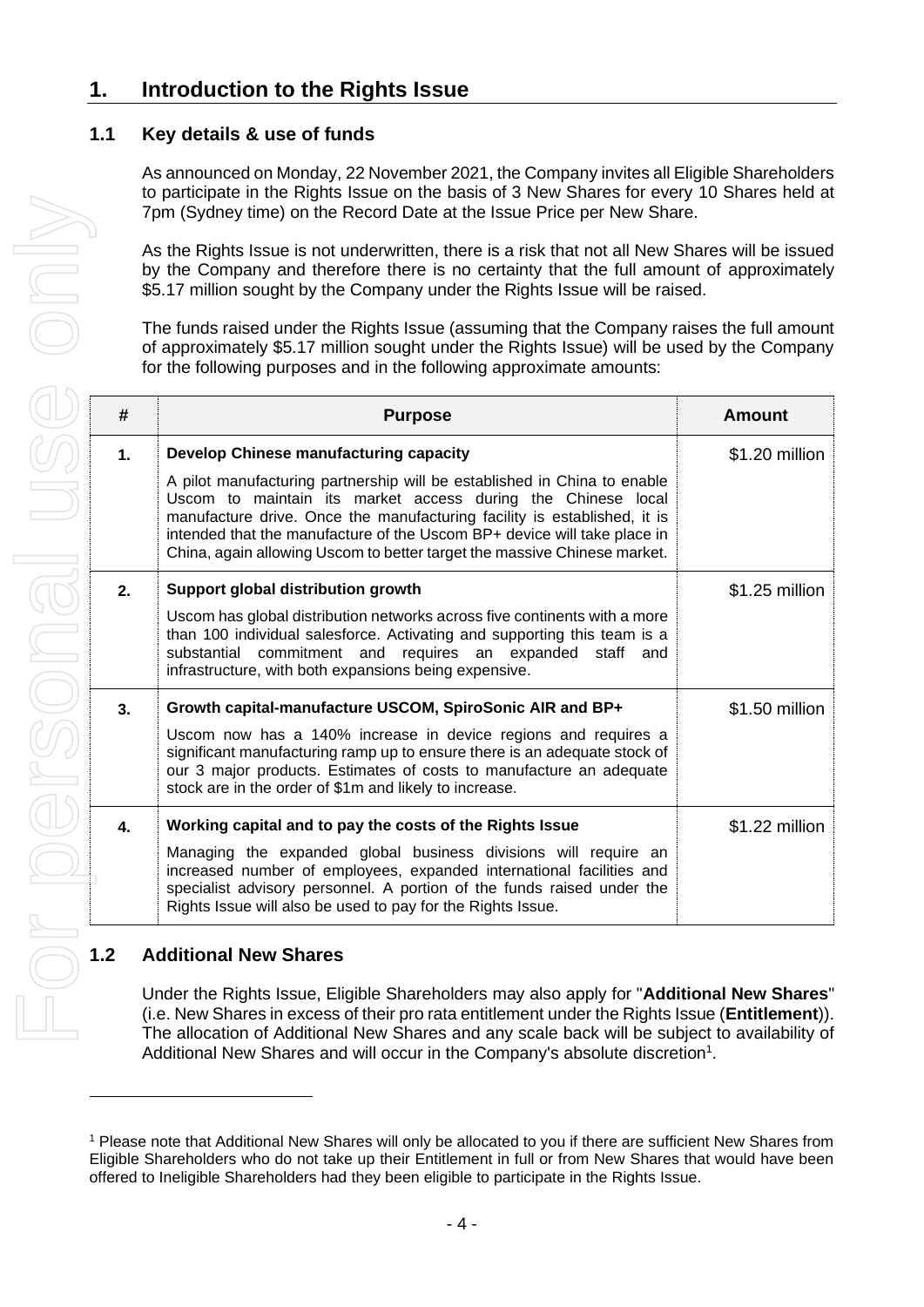#### **1.3 Issue Price**

The Issue Price represents a 15.3% discount to the last traded price of Shares on ASX on Friday, 19 November 2021 and, an approximately 16.7% discount to the VWAP of Shares for the month prior to the announcement of the Rights Issue.

The Rights Issue is being conducted by the Company in accordance with section 708AA of the *Corporations Act 2001* (Cth) (**Corporations Act**) without the issue of a prospectus or other disclosure document under Chapter 6D of the Corporations Act.

Accordingly, this Offer Booklet is not a prospectus, disclosure document or other offering document under the Corporations Act (or any other Australian or foreign law) and has not been (and will not be) lodged with the Australian Securities and Investments Commission.

The Company is a "disclosing entity" for the purpose of section 111AC of the Corporations Act and as such it is subject to regular reporting and disclosure obligations under section 674 of the Corporations Act and the Listing Rules of ASX Limited (**ASX**) (**Listing Rules**).

These obligations require the Company to notify ASX of information about specified events and matters as they arise for the purpose of ASX making that information available to the securities exchange conducted by ASX.

In particular, the Company is required (subject to certain limited exceptions) to notify ASX immediately once it is or becomes aware of information concerning the Company which a reasonable person would expect to have a material effect on the price or value of the Shares.

For the Company to rely on the disclosure exemption in section 708AA of the Corporations Act, the Company is required to lodge a "cleansing notice" under section 708AA(2)(f) of the Corporations Act. That notice is required to:

- (a) set out any information that has been excluded from a continuous disclosure notice in accordance with the Listing Rules and that investors and their professional advisers would reasonably require, and would reasonably expect to find in a disclosure document, for the purpose of making an informed assessment of:
	- (i) the assets and liabilities, financial position and performance, profits and losses and prospects of the Company; or
	- (ii) the rights and liabilities attaching to the New Shares; and
- (b) state the potential effect of the issue of the New Shares on the control of the Company and the consequences of that effect.

The Company lodged the requisite cleansing notice in respect of the Rights Issue with ASX on Monday, 22 November 2021.

Neither ASX nor the Australian Securities & Investments Commission (**ASIC**) take any responsibility for the contents of this Offer Booklet.

#### **1.5 Impact on Company**

The pro forma consolidated balance sheet in Section [2.4](#page-7-0) illustrates the expected effect of the Rights Issue on the Company's financial position.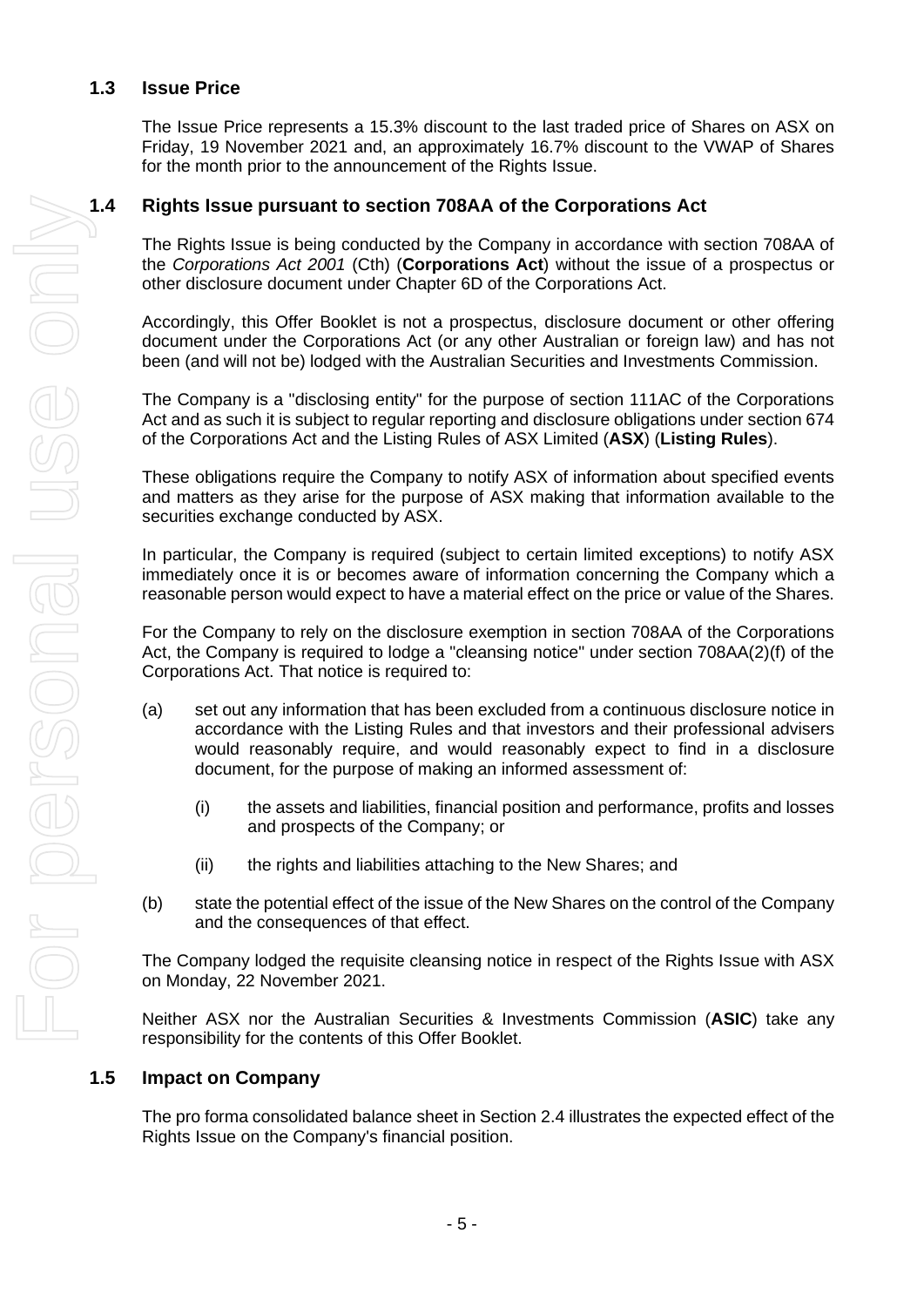#### <span id="page-5-0"></span>**1.6 Timetable**

The Rights Issue will be conducted in accordance with the following indicative timetable:

| Lodgement of Appendix 3B and Cleansing Notice for<br>Rights Issue with ASX                                                                                                                                                                                                                                                                                                                                                                                                                                                         | Monday, 22 November 2021                           |
|------------------------------------------------------------------------------------------------------------------------------------------------------------------------------------------------------------------------------------------------------------------------------------------------------------------------------------------------------------------------------------------------------------------------------------------------------------------------------------------------------------------------------------|----------------------------------------------------|
| "Ex" Date (i.e. the date on and from which Shares trade<br>on ASX without an Entitlement)                                                                                                                                                                                                                                                                                                                                                                                                                                          | Wednesday, 24 November 2021                        |
| Record Date (i.e. the time and date for determining<br>Entitlements)                                                                                                                                                                                                                                                                                                                                                                                                                                                               | 7pm (Sydney time) on Thursday, 25<br>November 2021 |
| Despatch of Offer Booklet and Entitlement and<br>Acceptance Form to Eligible Shareholders                                                                                                                                                                                                                                                                                                                                                                                                                                          | Friday, 26 November 2021                           |
| <b>Rights Issue Opening Date</b>                                                                                                                                                                                                                                                                                                                                                                                                                                                                                                   | 9am (Sydney time) on Monday, 29 November<br>2021   |
| <b>Rights Issue Closing Date</b>                                                                                                                                                                                                                                                                                                                                                                                                                                                                                                   | 5pm (Sydney time) on Friday, 10 December<br>2021   |
| Trading in New Shares on ASX on a "deferred settlement<br>basis" begins                                                                                                                                                                                                                                                                                                                                                                                                                                                            | Monday, 13 December 2021                           |
| Announcement of results of Rights Issue as required by<br>paragraph 2 of Appendix 7A of the Listing Rules                                                                                                                                                                                                                                                                                                                                                                                                                          | Wednesday, 15 December 2021                        |
| Issue of New Shares to successful applicants under the<br><b>Rights Issue</b>                                                                                                                                                                                                                                                                                                                                                                                                                                                      | Thursday, 16 December 2021                         |
| Trading in New Shares on ASX on a normal ("T+2")<br>settlement basis begins                                                                                                                                                                                                                                                                                                                                                                                                                                                        | Friday, 17 December 2021                           |
| Corporations Act and Listing Rules, to change the dates, including the Closing Date and to accept late<br>Applications under the Rights Issue (either generally, or in particular cases) without notice. Any extension of<br>the Closing Date will have a consequential effect on the anticipated date for the issue of the New Shares.<br>References in the timetable (or elsewhere in this Offer Booklet) to "New Shares" includes a reference to<br>"Additional New Shares" if the context requires.<br><b>Shortfall</b><br>1.7 |                                                    |
| Any New Shares offered under the Rights Issue that are not subscribed for by Eligible<br>Shareholders will form part of the shortfall (Shortfall). The Directors reserve the right, subject<br>to the Corporations Act and the Listing Rules, to allocate any Shortfall to Eligible<br>Shareholders <sup>2</sup> that apply for Additional New Shares or otherwise, to place any remaining<br>Shortfall <sup>3</sup> at their discretion within 3 months after the Closing Date (and at a price not less<br>than the Issue Price). |                                                    |
| <sup>2</sup> "Related parties" (as that term is defined in section 228 of the Corporations Act) of the Company (and/or any<br>of their "associates" (as that term is defined in sections 10 to 17 of the Corporations Act)) are not eligible to<br>apply for any Additional New Shares.<br><sup>3</sup> Please also note that the Company will not place any part of any remaining Shortfall to any related parties<br>of the Company (or any of their associates).                                                                |                                                    |

#### **1.7 Shortfall**

<sup>2</sup> "Related parties" (as that term is defined in section 228 of the Corporations Act) of the Company (and/or any of their "associates" (as that term is defined in sections 10 to 17 of the Corporations Act)) are not eligible to apply for any Additional New Shares.

<sup>&</sup>lt;sup>3</sup> Please also note that the Company will not place any part of any remaining Shortfall to any related parties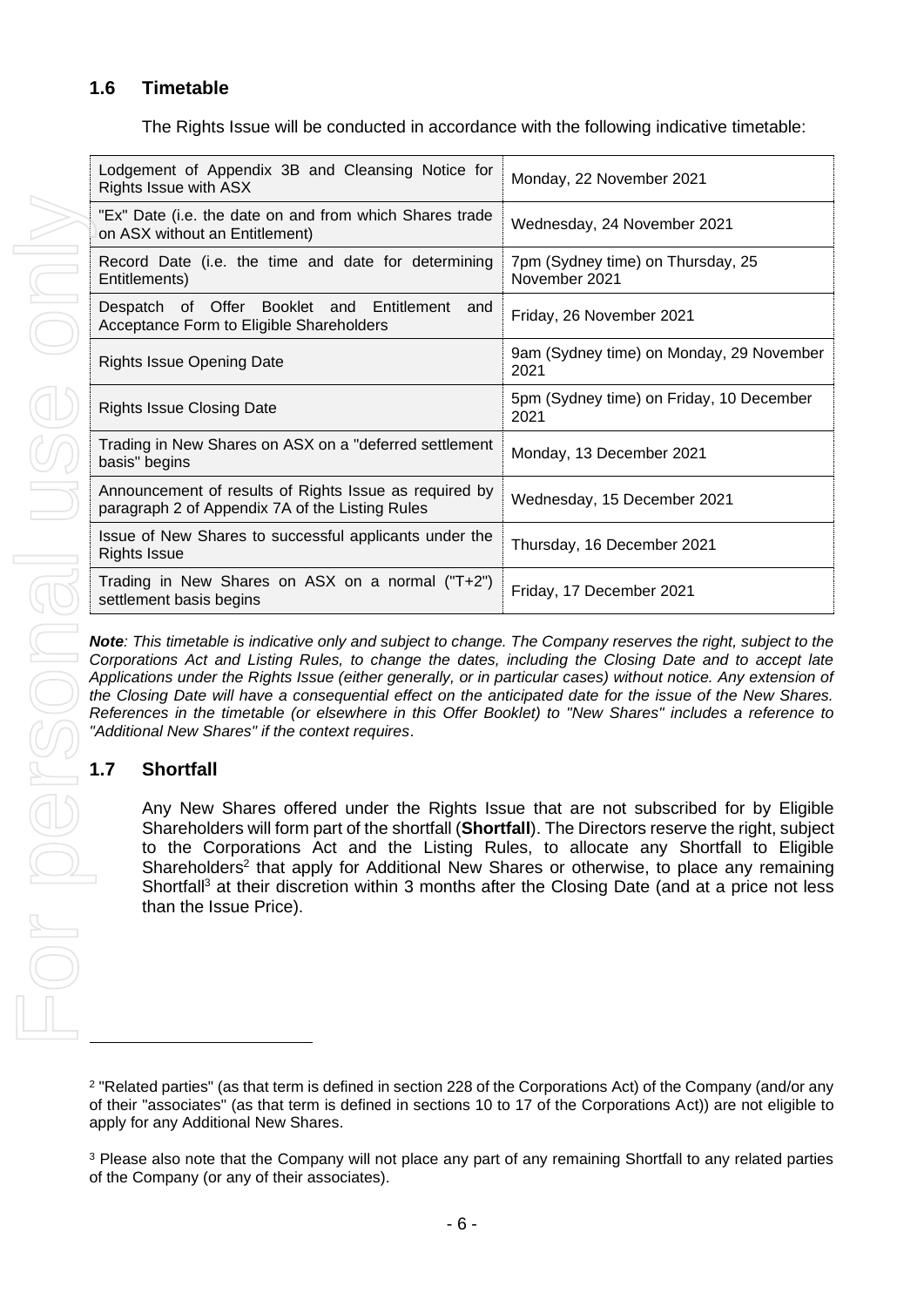### <span id="page-6-0"></span>**2. Details of the Rights Issue**

#### **2.1 The Rights Issue**

The Company is making a pro rata non-renounceable non-underwritten rights issue offer of New Shares to Eligible Shareholders to subscribe for up to 3 New Shares for every 10 Shares held at 7pm (Sydney time) on the Record Date at the Issue Price. Fractional entitlements to New Shares will be rounded up to the nearest whole New Share.

Your Entitlement to New Shares under the Rights Issue is shown on your Entitlement and Acceptance Form. Details on how to accept your Entitlement (or part of it) are set out in Section [3.](#page-15-0) This Offer Booklet will be sent to Eligible Shareholders on or about Friday, 26 November 2021 together with a personalised Entitlement and Acceptance Form.

#### **2.2 Size of the Rights Issue**

The total number of New Shares that may be issued under the Rights Issue (and any subsequent placement of any Shortfall) will be approximately 46.98 million (noting that the exact number depends on the effect of rounding on individual holdings).

The table below sets out, for illustrative purposes only, the Company's Share capital structure (i.e. before the Rights Issue) together with the impact of the proposed issue of the New Shares under the Rights Issue.

| Total number of Shares on issue as at 7pm (Sydney time) on Friday,<br>19 November 2021                                                 | 156,590,391 |
|----------------------------------------------------------------------------------------------------------------------------------------|-------------|
| Maximum number of New Shares that may be issued under the<br><b>Rights Issue</b>                                                       | 46,977,118  |
| Total number of Shares on issue on completion of the Rights Issue<br>(assuming that the Rights Issue is fully subscribed) <sup>4</sup> | 203,567,509 |
| Number of New Shares that may be issued under the Rights Issue<br>(assuming that the Rights Issue is 50% subscribed for)               | 23,488,559  |
| Total number of Shares on issue on completion of the Rights Issue<br>(assuming that the Rights Issue is 50% subscribed for)            | 180,078,950 |

*Note: The figures in the above table (which are subject to the minor effects of rounding) assume that no performance rights (of which there are a total of 1,836,782 on issue) are exercised and/or that the Company does not issue any further Shares in either case before the Record Date*.

If the Rights Issue is fully subscribed for, the effect of the Rights Issue will be to increase the number of Shares on issue by approximately 46.98 million and increase the cash held by the Company by approximately \$5.17 million (before costs of the Rights Issue).

If the Rights Issue is 50% subscribed for, the effect of the Rights Issue will be to increase the number of Shares on issue by approximately 23.49 million and increase the cash held by the Company by \$2.58 million (before costs of the Rights issue).

<sup>4</sup> The precise maximum number of Shares that may be on issue on completion of the Rights Issue is subject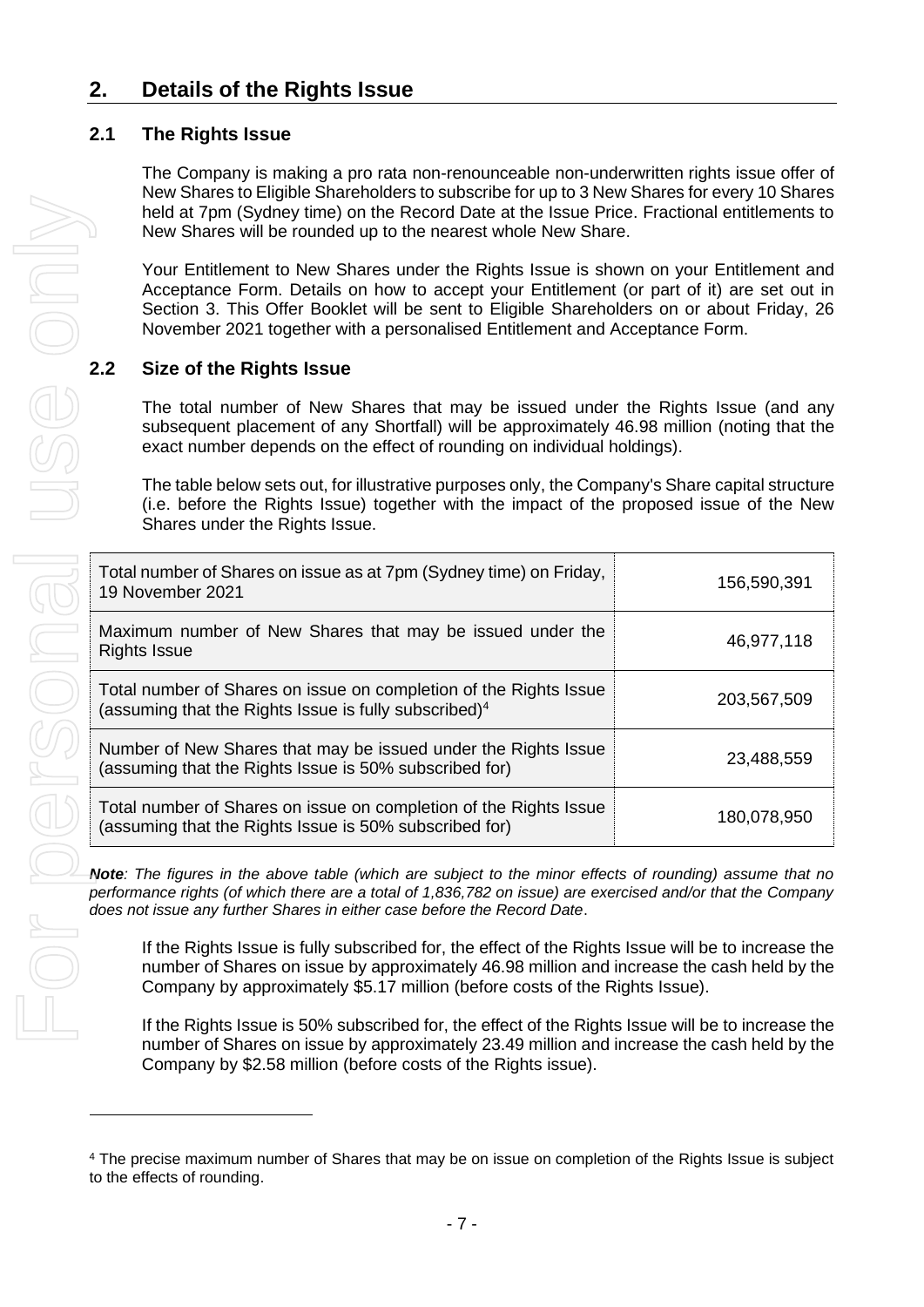#### **2.3 Use of funds raised under the Rights Issue**

The purpose of the Rights Issue is to enable the Company to raise up to a maximum of approximately \$5.17 million (before costs (as to which, see below)).

Assuming that the maximum amount is raised under the Rights Issue, the funds raised are intended to be allocated by the Company as follows:

| Allocation of funds raised under the Rights Issue                            | Amount \$ (maximum) |
|------------------------------------------------------------------------------|---------------------|
| Develop Chinese manufacturing capacity                                       | \$1.20 million      |
| Support global distribution growth                                           | $$1.25$ million     |
| Growth capital-manufacture USCOM, SpiroSonic AIR and BP+                     | \$1.50 million      |
| General working capital purposes (including the cost of the<br>Rights Issue) | \$1.22 million      |
| Total                                                                        | \$5.17 million      |

<span id="page-7-0"></span>*Note: Eligible Shareholders should note that the estimated expenditures referred to above are subject to modification by the Company depending on the actual amount raised under the Rights Issue*.

The following unaudited pro forma balance sheet illustrates the anticipated effect of the Rights Issue on the Company. It has been prepared based on the audited full year financial statements as at 30 June 2021. It is not intended to represent the actual financial position of the Company on completion of the Rights Issue. It is provided as an illustration of the possible effect of the Rights Issue only.

The actual impact of the Rights Issue on the Company's financial position is dependent on a range of factors, a number of which are outside the control of the Company.

The unaudited pro forma balance sheet "as at" 30 June 2021 has been prepared on the basis of the accounting policies normally adopted by the Company and reflects the possible changes to its financial position as detailed below. The pro forma balance sheet has also been prepared subject to the notes listed beneath the balance sheet. As the Rights Issue is not underwritten, there is a risk that not all New Shares will be subscribed for and issued.

The pro forma balance sheet has been prepared to provide Eligible Shareholders with information on the pro forma assets and liabilities of the Company. The pro forma financial information is presented in an abbreviated form, insofar as it does not include all of the disclosures required by Australian Accounting Standards applicable to annual financial statements.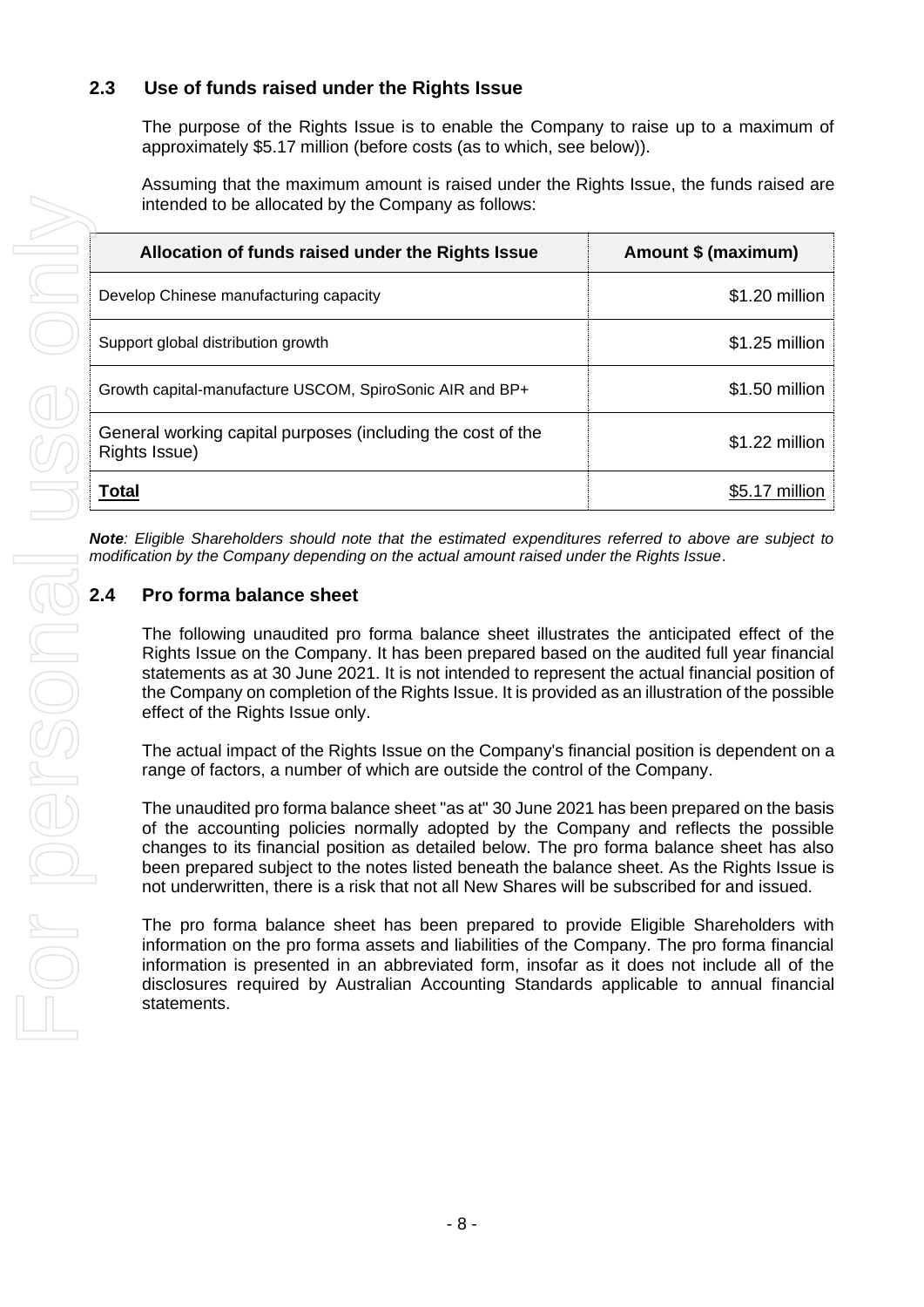#### **USCOM LTD CONSOLIDATED PRO FORMA BALANCE SHEET**

#### **(As at 30 June 2021)**

|                                                   | 2021           | 2021           | 2021           |
|---------------------------------------------------|----------------|----------------|----------------|
|                                                   | \$             | \$             | \$             |
| Percentage of \$5.17 million Rights Issue take up |                | 100%           | 50%            |
|                                                   |                |                |                |
| <b>Current assets</b>                             |                |                |                |
| Cash and cash equivalents                         | 1,710,554      | 6,810,554      | 4,260,554      |
| Trade and other receivables                       | 404,366        | 404,366        | 404,366        |
| Inventories                                       | 894,877        | 894,877        | 894,877        |
| Tax asset                                         | 441,283        | 441,283        | 441,283        |
| <b>Total current assets</b>                       | 3,451,080      | 8,551,080      | 6,001,080      |
|                                                   |                |                |                |
| <b>Non-current assets</b>                         |                |                |                |
| Bank guarantee                                    | 83,456         | 83,456         | 83,456         |
| Plant and equipment                               | 99,310         | 99,310         | 99,310         |
| Intangible assets                                 | 469,684        | 469,684        | 469,684        |
| Right-of-use assets                               | 1,231,439      | 1,231,439      | 1,231,439      |
| Total non-current assets                          | 1,883,889      | 1,883,889      | 1,883,889      |
|                                                   |                |                |                |
| <b>Total assets</b>                               | 5,334,969      | 10,434,969     | 7,884,969      |
|                                                   |                |                |                |
| <b>Current liabilities</b>                        |                |                |                |
| Trade and other payables                          | 556,020        | 556,020        | 556,020        |
| Provisions                                        | 203,765        | 203,765        | 203,765        |
| Lease liabilities                                 | 189,050        | 189,050        | 189,050        |
| <b>Total current liabilities</b>                  | 948,835        | 948,835        | 948,835        |
|                                                   |                |                |                |
| <b>Non-current liabilities</b>                    |                |                |                |
| Provisions                                        | 67,652         | 67,652         | 67,652         |
| Lease liabilities                                 | 1,240,884      | 1,240,884      | 1,240,884      |
| Total non-current liabilities                     | 1,308,536      | 1,308,536      | 1,308,536      |
|                                                   |                |                |                |
| <b>Total liabilities</b>                          | 2,257,371      | 2,257,371      | 2,257,371      |
|                                                   |                |                |                |
| <b>Net assets</b>                                 | 3,077,598      | 8,177,598      | 5,627,598      |
|                                                   |                |                |                |
| <b>Equity</b>                                     |                |                |                |
| Issued capital                                    | 34,665,560     | 39,765,560     | 37,215,560     |
| Reserve                                           | 3,352,406      | 3,352,406      | 3,352,406      |
| <b>Accumulated losses</b>                         | (34, 940, 368) | (34, 940, 368) | (34, 940, 368) |
|                                                   |                |                |                |
| <b>Total equity</b>                               | 3,077,598      | 8,177,598      | 5,627,598      |

*Note: The balance sheet of 30 June 2021 has been extracted from the Company's annual financial statements (for further details of which, please see the Company's annual report given to ASX on 19 August 2021) and shows the effect of the Rights Issue on the Company's financial position based on 100% take up and a 50% take up of Entitlements by Eligible Shareholders.*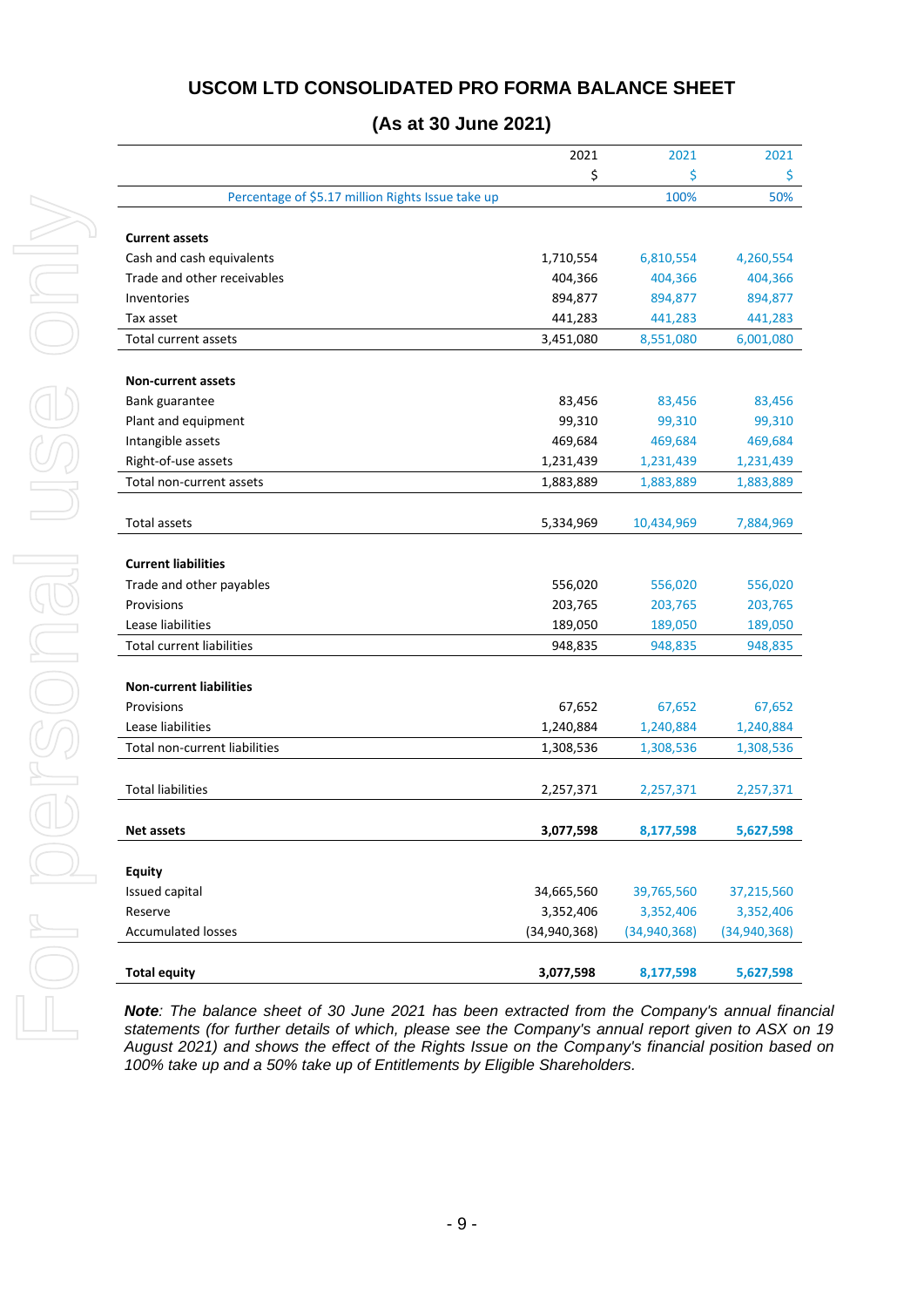#### **2.5 No rights trading**

The Rights Issue is structured as a "non-renounceable" rights issue. Accordingly, there will be no trading of any rights to subscribe for the New Shares (**Rights**) on ASX and Rights may not be sold or transferred.

#### **2.6 Not underwritten**

The Rights Issue is not underwritten. This means that the full amount proposed to be raised by the Company under the Rights Issue may not ultimately be raised by the Company.

Any New Shares not taken up by Eligible Shareholders by the Closing Date will form part of the "Shortfall".

The Directors reserve the right, subject to the Corporations Act and the Listing Rules, to place any Shortfall to:

- (a) Eligible Shareholders<sup>5</sup> that apply for Additional New Shares (refer to Section [3.4\)](#page-16-0); and/or
- (b) Institutional Investors<sup>"6</sup> within 3 months after the close of the Rights Issue (and at an issue price not less than the Issue Price)<sup>7</sup>.

#### **2.7 No cooling-off rights**

Cooling-off rights do not apply to an investment in New Shares under the Rights Issue. This means that you cannot withdraw your application under your personalised Entitlement and Acceptance Form once it has been received by the Company.

<sup>5</sup> Related parties of the Company (and their associates) are not eligible to apply for Additional New Shares under the Rights Issue.

<sup>6</sup> An Institutional Investor is an investor to whom the Company may make an offer for issue of New Shares without a prospectus being lodged or other legal formality being satisfied in the relevant jurisdiction.

<sup>7</sup> Please also note that the Company will not place any part of any remaining Shortfall to any related parties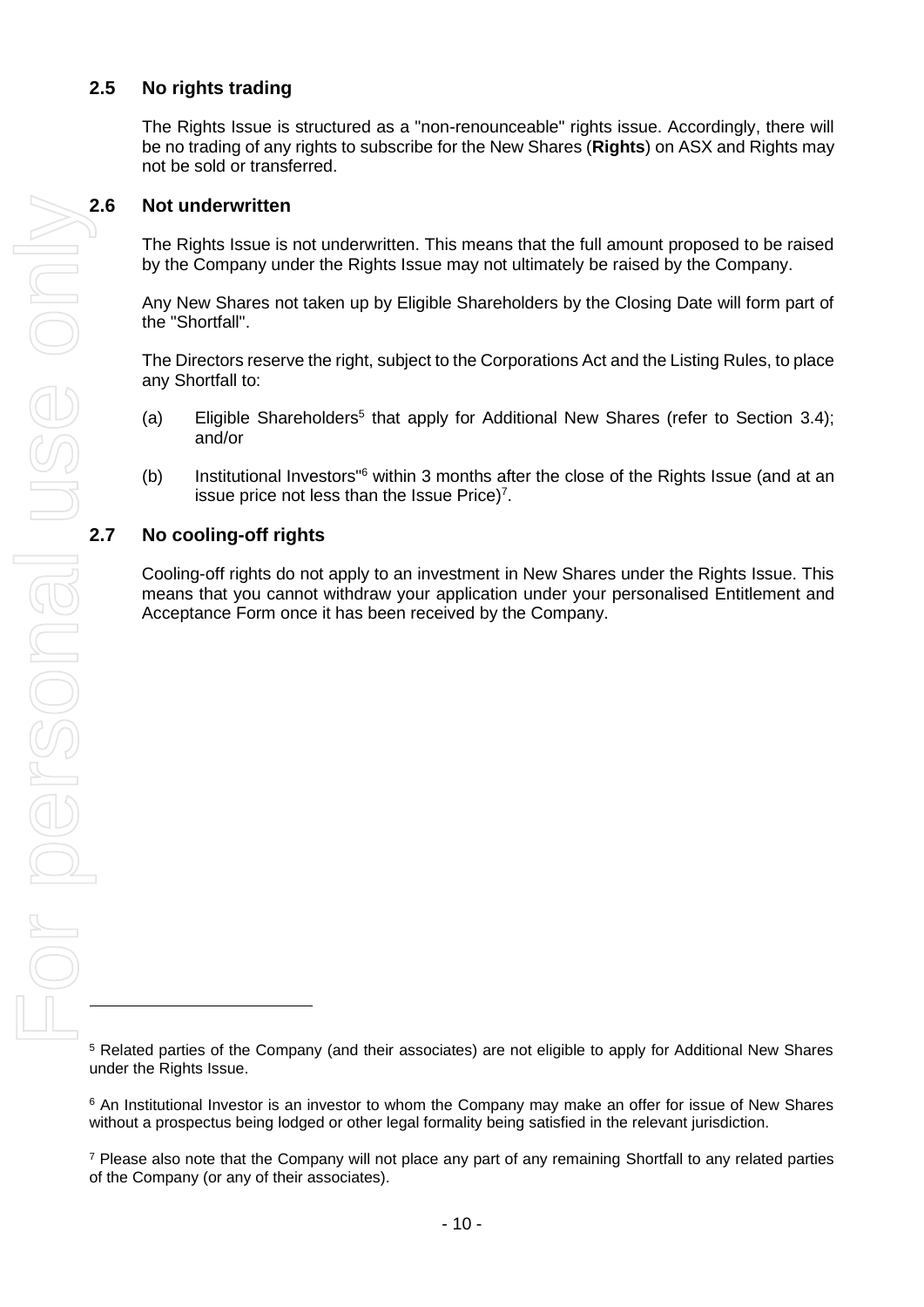#### **2.8 Potential effect on control of the Company**

Eligible Shareholders who take up their Entitlements in full will not have their proportionate interests in the Company diluted by the Rights Issue.

The following persons are "substantial" Shareholders (i.e. Shareholders who hold 5% or more of the Company's voting securities (i.e. the Shares)):

| <b>Name</b>                       | <b>Number of Shares held</b><br>(before Rights Issue) | Percent of issued capital<br>(before Rights Issue) |
|-----------------------------------|-------------------------------------------------------|----------------------------------------------------|
| Citicorp <sup>8</sup>             | 33,119,538                                            | 21.15%                                             |
| Assoc. Prof Phillips <sup>9</sup> | 32,202,535                                            | 20.56%                                             |
| Jetan <sup>10</sup>               | 10,180,652                                            | $6.50\%$                                           |

Based on the substantial holder notices given to the Company prior to the date of this Offer Booklet, and, other than:

- (a) Citicorp;
- (b) Assoc. Prof Phillips; and
- (c) Jetan,

there are no Shareholders with a "relevant interest" (as that term is defined in section 608(1) of the Corporations Act) in 5% or more of the Shares.

The potential effect of the issue of New Shares under the Rights Issue on the control of the Company is as follows:

- (a) If all Eligible Shareholders take up their Entitlement in full, then the Rights Issue will not have a significant effect on the control of the Company.
- (b) If an Eligible Shareholder does not take up their Entitlement in full, then the proportionate interest of that Eligible Shareholder in the Company will be diluted.
- (c) The proportionate interests of Shareholders with registered addresses outside of Australia or New Zealand (if any), will be diluted because such Shareholders are not eligible to participate in the Rights Issue.

<sup>8</sup> Mr Xianhui Meng (a non-executive Director) has a "relevant interest" in 32,860,500 of the 33,119,538 Shares held by Citicorp Nominees Pty Ltd (**Citicorp**).

9 Assoc. Prof Robert Phillips is an executive Director. Assoc. Prof Phillips holds all of these Shares in his own name. For further detail please see the Appendix 3Y given to ASX by the Company on 27 August 2021.

<sup>10</sup> Of the 10,180,652 Shares held by Jetan, 5,000,000 Shares are held on behalf of the G. R. Plummer Super Fund.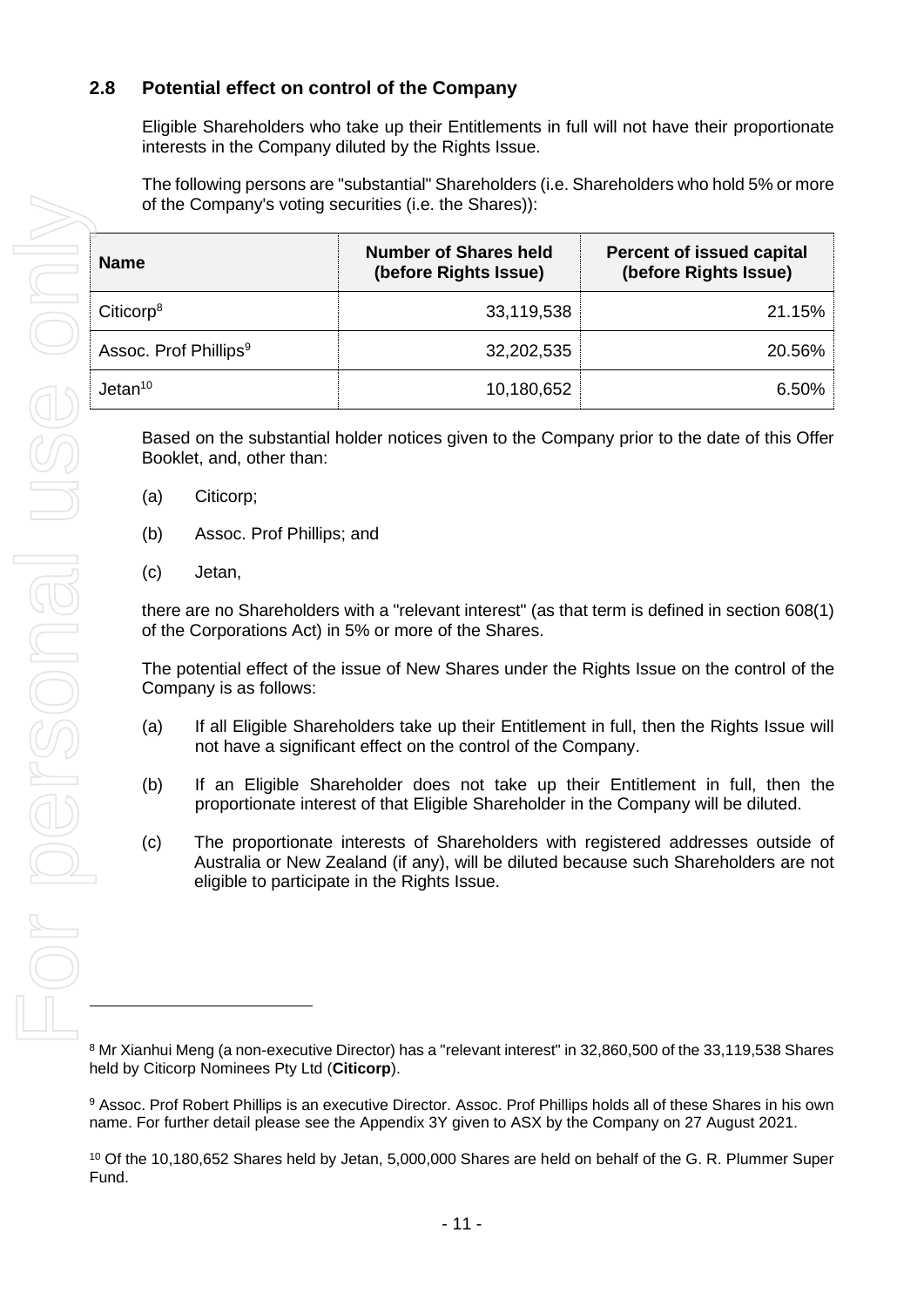(d) If each of Citicorp, Assoc. Prof Phillips and Jetan take up their Entitlement in full<sup>11</sup>, but no other Eligible Shareholder participates in the Rights Issue (and the Directors do not issue any of the Shortfall<sup>12</sup> (or any other new Shares)), the voting power of Citicorp, Professor Phillips and Jetan will increase and the voting power of all other Shareholders will decrease as shown below:

| <b>Name</b>                      | <b>Shares held</b><br>(before Rights)<br>Issue) | <b>Percent of</b><br><b>Shares (before</b><br><b>Rights Issue)</b> | <b>Shares held</b><br>after taking-up<br><b>Entitlement</b> | <b>Percent of</b><br><b>Shares (after</b><br><b>Rights Issue)</b> |
|----------------------------------|-------------------------------------------------|--------------------------------------------------------------------|-------------------------------------------------------------|-------------------------------------------------------------------|
| Citicorp                         | 33,119,538                                      | 21.15%                                                             | 43,055,400                                                  | 24.02%                                                            |
| Assoc. Prof<br><b>Phillips</b>   | 32,202,535                                      | 20.56%                                                             | 41,863,296                                                  | 23.36%                                                            |
| Jetan                            | 10,180,652                                      | 6.50%                                                              | 13,234,848                                                  | 7.38%                                                             |
| All other<br><b>Shareholders</b> | 81,087,666                                      | 51.78%                                                             | 81,087,666                                                  | 45.24%                                                            |

(e) If each of Citicorp, Assoc. Prof Phillips and Jetan take up their Entitlement in full, and all other Eligible Shareholders subscribe for half (i.e. 50%) of their Entitlement (and the Directors do not issue any of the Shortfall<sup>13</sup> (or any other new Shares)), the voting power of Citicorp, Professor Phillips and Jetan will increase and the voting power of all other Shareholders will decrease as shown below:

| <b>Name</b>                               | <b>Shares held</b><br>(before Rights)<br>Issue) | <b>Percent of</b><br><b>Shares (before</b><br><b>Rights Issue)</b> | <b>Shares held</b><br>after taking-up<br><b>Entitlement</b> | <b>Percent of</b><br><b>Shares (after</b><br><b>Rights Issue)</b> |
|-------------------------------------------|-------------------------------------------------|--------------------------------------------------------------------|-------------------------------------------------------------|-------------------------------------------------------------------|
| Citicorp                                  | 33,119,538                                      | 21.15%                                                             | 43,055,400                                                  | 22.49%                                                            |
| Assoc. Prof<br><b>Phillips</b>            | 32,202,535                                      | 20.56%                                                             | 41,863,296                                                  | 21.87%                                                            |
| Jetan                                     | 10,180,652                                      | 6.50%                                                              | 13,234,848                                                  | 6.91%                                                             |
| All other existing<br><b>Shareholders</b> | 81,087,666                                      | 51.78%                                                             | 93,250,816                                                  | 48.72%                                                            |

<sup>11</sup> The Company has received confirmation from Mr Xianhui Meng (who has a relevant interest in 32,860,500 of the 33,119,538 Shares held by Citicorp), Assoc. Prof Phillips and interests associated with Jetan Pty Ltd (**Jetan**) that they each intend to apply for 100% of their Entitlement.

<sup>12</sup> In this (unlikely) scenario, the total number of Shares that would be on issue on completion of the Rights Issue would be approximately 179,241,210 (i.e. approximately 22,650,819 more Shares than is on issue on the date of this Offer Booklet).

<sup>13</sup> In this scenario, the total number of Shares that would be on issue on completion of the Rights Issue would be approximately 191,404,360 (i.e. approximately 34,813,969 more Shares than is on issue on the date of this Offer Booklet).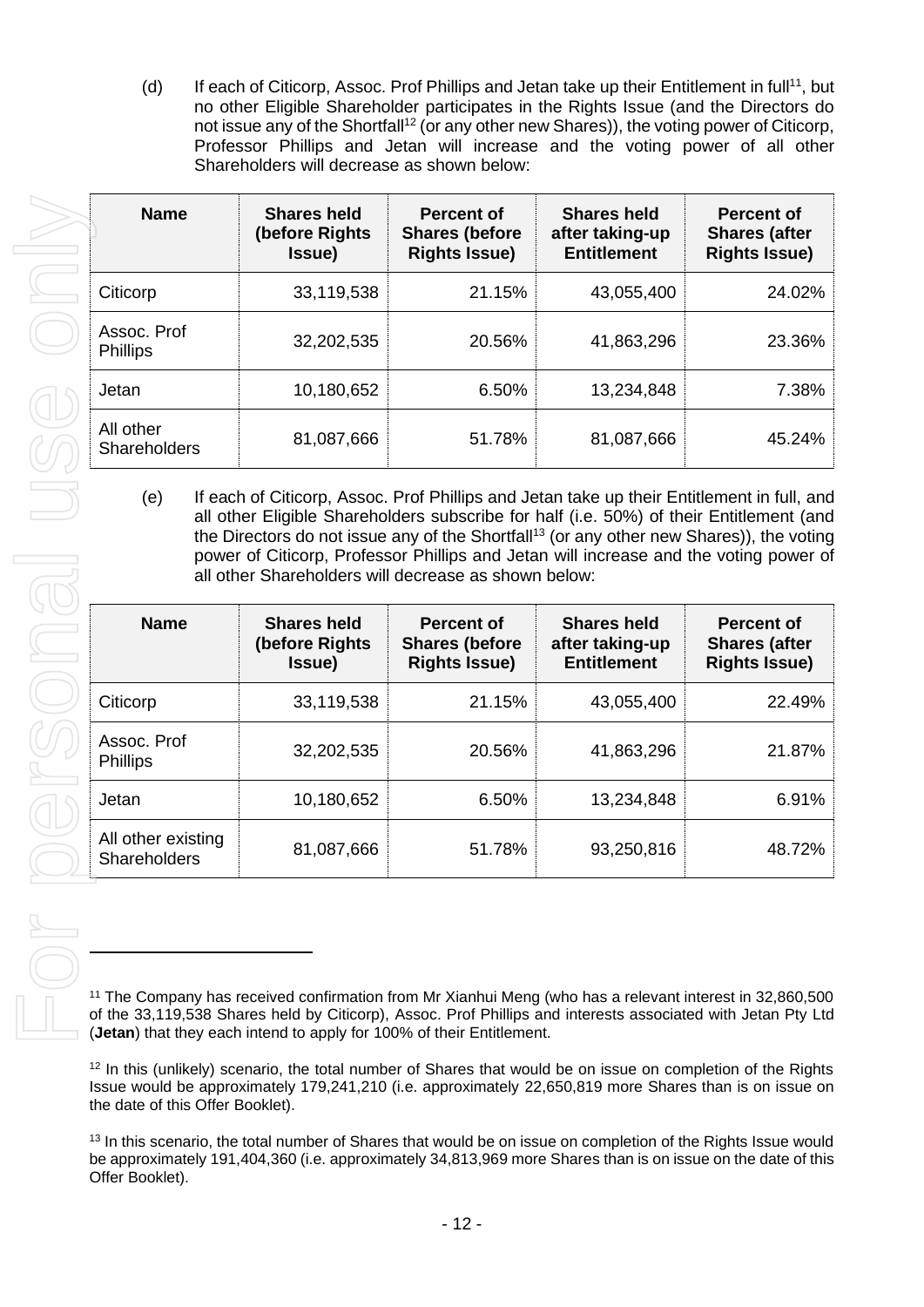- (f) The Directors will not issue any portion of the Shortfall to any Eligible Shareholder or any new investor following completion of the Rights Issue if that issuance would result in that Eligible Shareholder or new investor having a relevant interest in 20% or more of the Shares<sup>14</sup>.
- (g) Given the discounted Issue Price, the relatively small number of large Shareholders and the fact that Eligible Shareholders (other than the Directors and other related parties of the Company (and their associates)) are able to apply for Additional New Shares (i.e. such Shareholders are able to apply for New Shares in excess of their Entitlement), the Company does not expect the Rights Issue to have a material effect on the control of the Company.

The Company will make an application to ASX for the New Shares issued under the Rights Issue to be quoted on the financial market provided by ASX. If that application is not approved by ASX, the Company will not issue any New Shares and all application monies received will be refunded (without interest) in full to each applicant.

The fact that ASX may quote the New Shares is not to be taken in any way as an indication of the merits of an investment in the Company or of the New Shares. Trading of the New Shares will, subject to ASX approval, occur on or about the date specified in the timetable in Section [1.6](#page-5-0) (which is expected to be Friday, 17 December 2021).

#### **2.10 Issue of New Shares**

Subject to the New Shares being granted quotation on ASX, the New Shares will be issued in accordance with the timetable in Section [1.6.](#page-5-0)

It is expected that New Shares will be issued on 16 December 2021, and that updated holding statements for the New Shares will be despatched before the end of December 2021.

### **2.11 Eligible Shareholders**

The Rights Issue is being made to all Shareholders who are, as at 7pm (Sydney time) on the Record Date, registered (in accordance with the records of Boardroom Pty Ltd, the Company's share registry (**Share Registry**)) with a registered address in Australia or New Zealand.

This Offer Booklet and a personalised Entitlement and Acceptance Form will be sent to Eligible Shareholders only.

The offer contained in this Offer Booklet to Eligible Shareholders with a registered address in New Zealand is being made in reliance on th*e* Securities Act (Overseas Companies) Exemption Notice 2013 (New Zealand). Members of the public in New Zealand who are not existing Shareholders on the Record Date are not entitled to apply for any New Shares.

The Company reserves the right to reject any Entitlement and Acceptance Form that it believes come from a person who is not an Eligible Shareholder.

<sup>&</sup>lt;sup>14</sup> Furthermore, the Company will not issue any of the Shortfall to any Eligible Shareholder who already has a<br>relevant interest in excess of 20% of the Shares.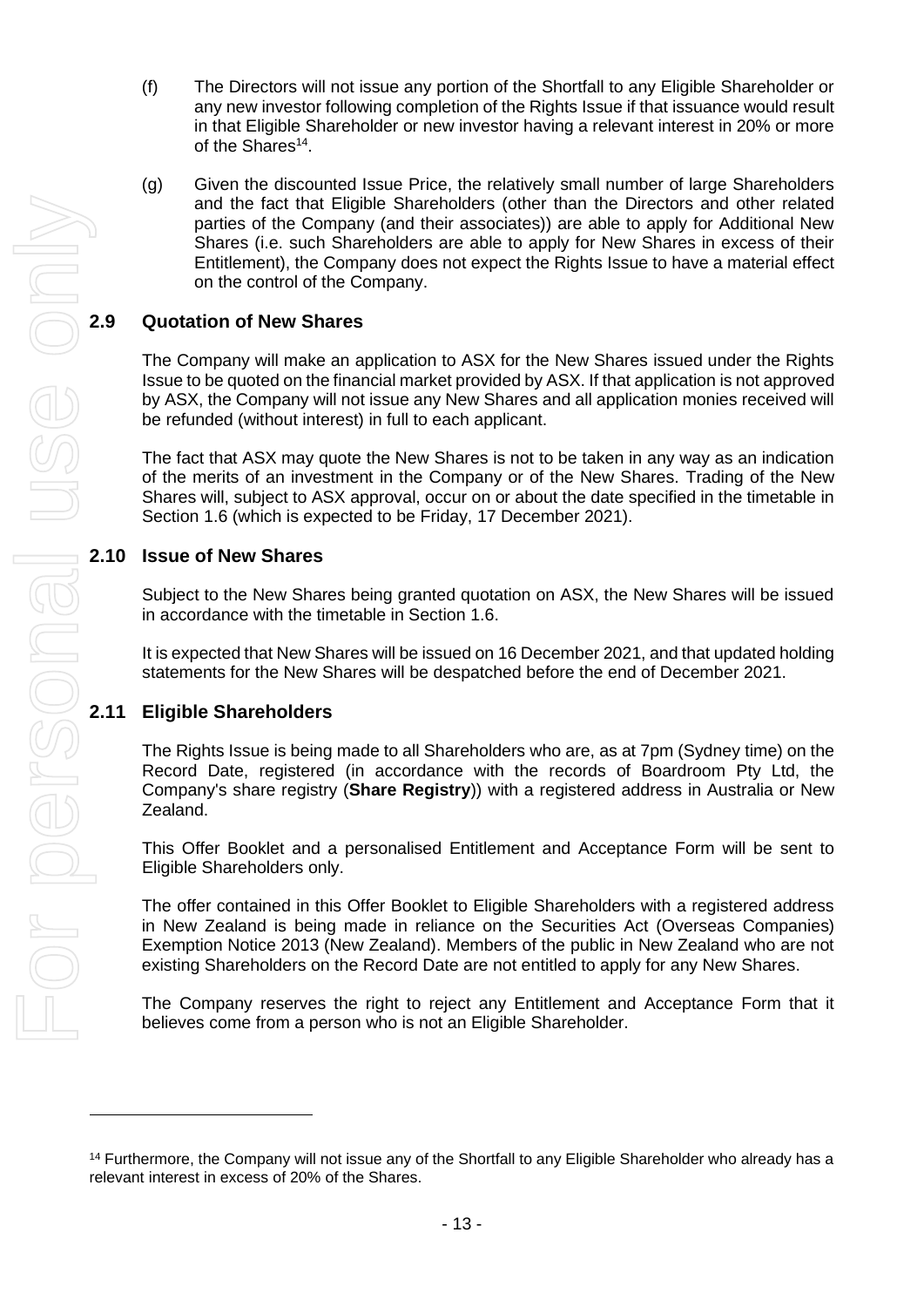#### **Ineligible Shareholders**

As permitted by Listing Rule 7.7.1 and section 9A of the Corporations Act, the Company has decided that it is unreasonable to extend the Rights Issue to any Shareholder with a registered address (as at the Record Date) that is outside of Australia or New Zealand (**Ineligible Shareholder**), having regard to:

- (a) the number of Shareholders with a registered address outside of Australia or New Zealand;
- (b) the number and value of the New Shares those Shareholders would be offered under the Rights Issue; and
- (c) the cost to the Company of complying with applicable legal and regulatory requirements in any such foreign countries.

Accordingly, the Rights Issue is not being extended to, and does not qualify for distribution or sale by or to, and no New Shares will be issued to Shareholders having registered addresses outside Australia or New Zealand.

To the extent that there are any Ineligible Shareholders registered at the Record Date, the Company will send details of the Rights Issue to each Ineligible Shareholder and advise each Ineligible Shareholder that they will not be offered New Shares under the Rights Issue.

This Offer Booklet does not, and is not intended to, constitute an offer or an invitation in the United States, to any U.S. person, to any person acting for the account or benefit of a person in the United States, or in any other place or jurisdiction in which, or to any other person to whom, it would not be lawful to make such an offer or invitation.

The distribution of this Offer Booklet in jurisdictions outside of Australia or New Zealand may be restricted by law and persons who come into possession of this Offer booklet should seek advice on and observe any such restrictions. A failure to comply with any such restrictions may constitute a violation of applicable securities laws.

#### **No action has been taken by the Company to register the New Shares or otherwise permit an offering of the New Shares in any jurisdiction other than Australia or New Zealand**.

Eligible Shareholders who are resident in Australia or New Zealand who hold Shares on behalf of persons who are resident in jurisdictions outside of Australia or New Zealand are responsible for ensuring that taking up Entitlements under the Rights Issue does not breach any securities law or other applicable regulation in the relevant overseas jurisdiction.

The New Shares have not been and will not be registered under the US Securities Act of 1933 or the securities laws of any State or jurisdiction in the United States and may only be offered, sold or resold in, or to persons in, the United States in accordance with an available exemption from registration.

Any person in the United States or any person that is, or is acting for the account or benefit of, a U.S. person with a holding through a nominee entity may not participate in the Rights Issue and that nominee must not take up any Entitlement or send any materials relating to the Rights Issue to the United States or to any person that is, or is acting for the account or benefit of, a U.S. person.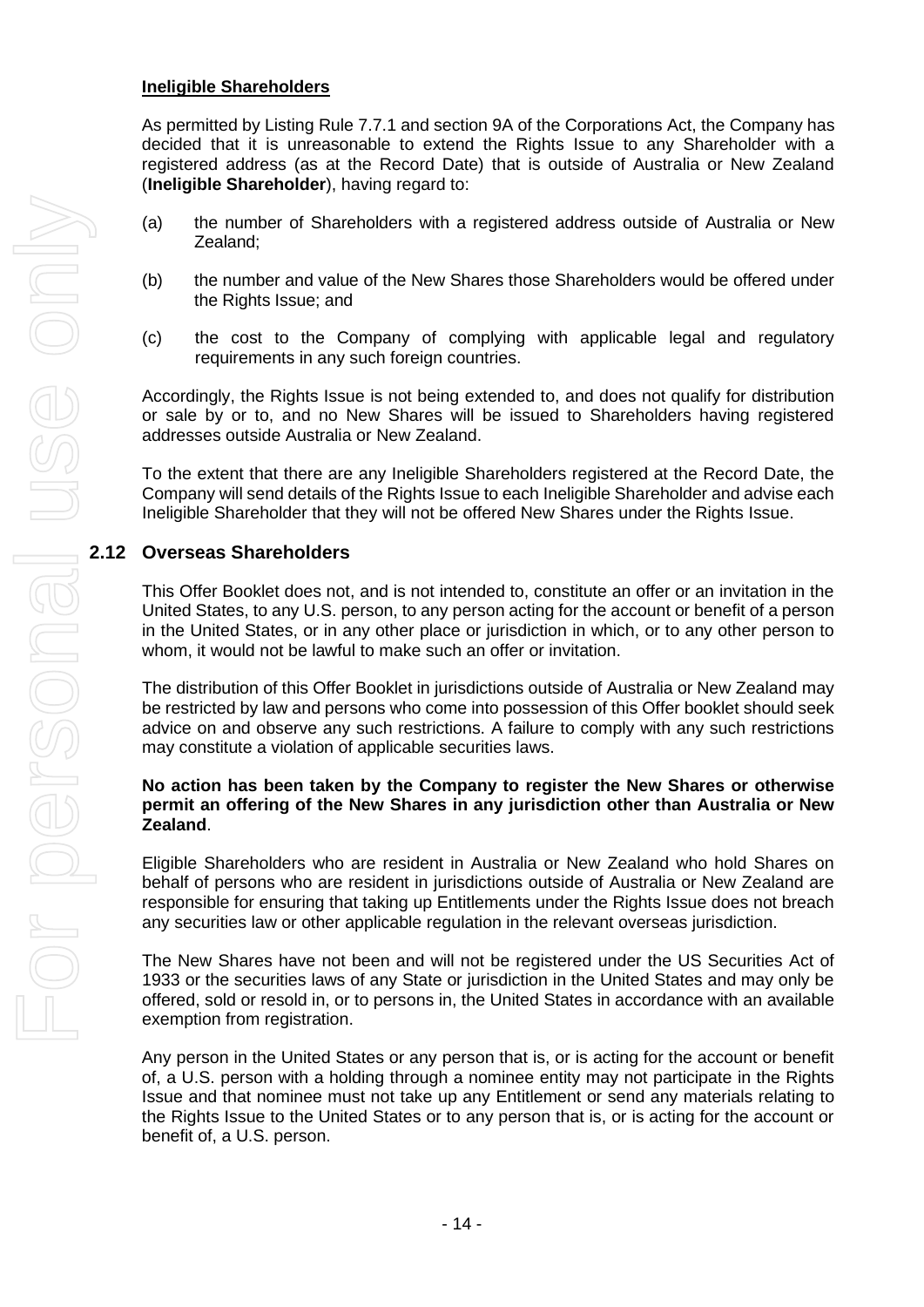The Company is not required to determine whether any Eligible Shareholder is acting as a nominee or the identity or residence of any beneficial owners of Shares.

It is the responsibility of each Shareholder to ensure compliance with any laws of a country relevant to their application.

Eligible Shareholders who are nominees, trustees or custodians are advised to seek legal advice in relation to any application they make wish to make.

#### **2.13 Rights and liability attaching to New Shares**

The New Shares will, from the date of their issue, rank equally with existing Shares.

Full details of the rights and liabilities attaching to the New Shares (and the Shares) are set out in the Company's constitution, a copy of which is available for inspection at the Company's registered office during normal business hours or on request to the Company Secretary, Mr Brett Crowley, who can be contacted via email at [secretary@uscom.com.au](mailto:secretary@uscom.com.au)

#### **2.14 Costs of the Rights Issue**

It is expected that the costs of preparing for and conducting the Rights Issue will be approximately \$25,000 (excluding GST).

#### **2.15 Privacy Act**

If you complete an application for New Shares, you will be providing personal information to the Company (either directly or via the Share Registry). The Company collects, holds and uses that information to assess your application, service your needs as a Shareholder, facilitate payments and corporate communications to you as a Shareholder and carry out general administration.

The personal information provided to the Company may also be used from time to time and disclosed to persons, including persons inspecting the Share register, bidders for your Shares in the context of a proposed takeover or scheme of arrangement, regulatory bodies (including the Australian Taxation Office), authorised securities brokers, print service providers, mail houses and the Share Registry.

You can access, correct and update the personal information that the Company holds about you as a Shareholder at any time. Please contact the Share Registry during business hours if you wish to access, correct and/or update your personal information by calling the relevant contact number included on your personalised Entitlement and Acceptance Form (which form accompanies this Offer Booklet).

Collection, maintenance and disclosure of certain personal information is governed by legislation including the *Privacy Act 1988* (Cth) (as amended), the Corporations Act and certain rules such as the ASX Settlement Operating Rules. You should note that if you do not provide the information required on the application for New Shares, the Company may not be able to accept or process your application.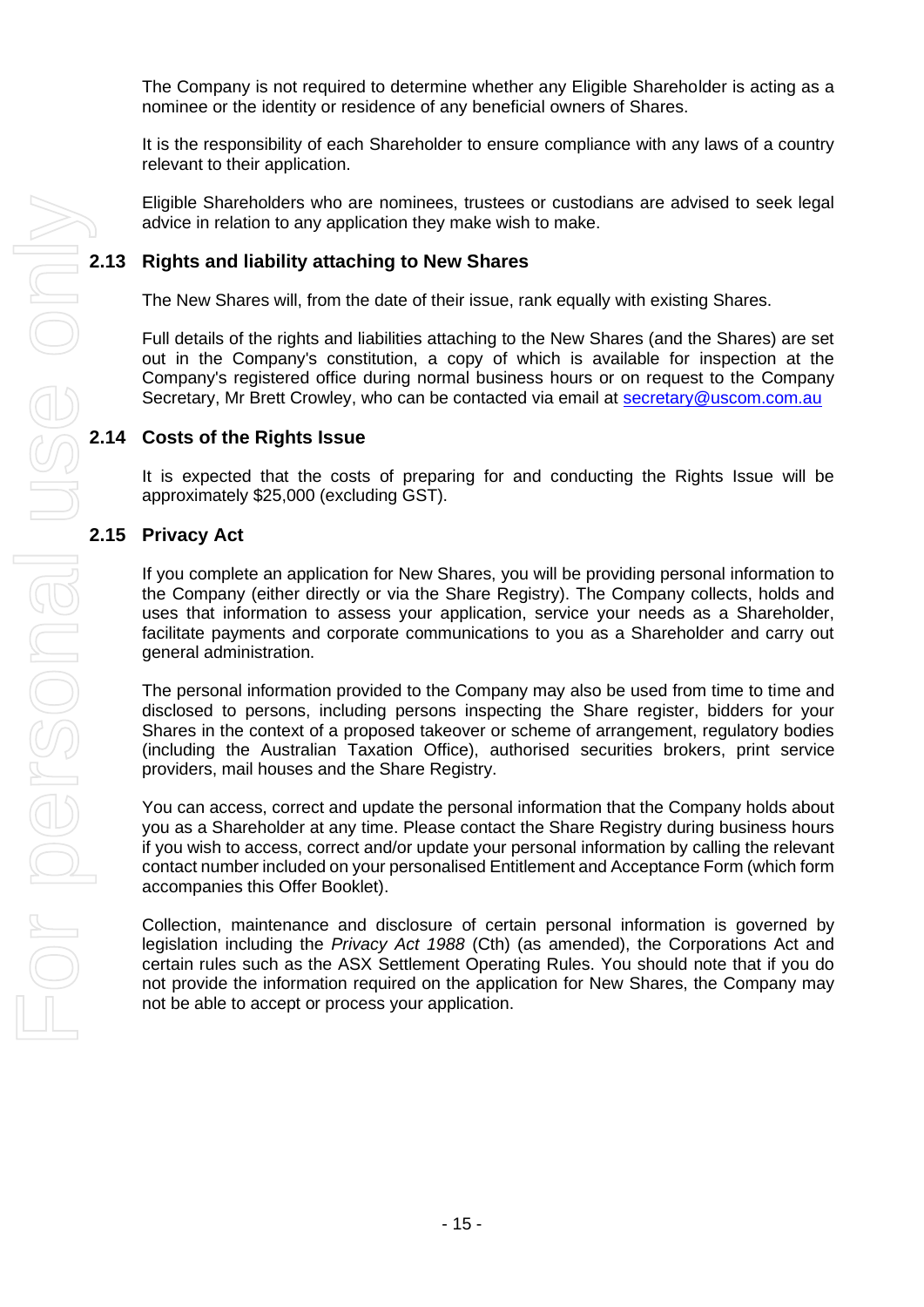### <span id="page-15-0"></span>**3. Action required by Shareholders**

#### **3.1 Your choices**

Your personalised Entitlement and Acceptance Form details the number of New Shares to which you are entitled to subscribe for under the Rights Issue. You may:

- (a) **take up all of your Entitlement** (refer to section [3.2\)](#page-15-1);
- (b) **take up part of your Entitlement** (refer to section [3.3\)](#page-15-2);
- (c) **take up all of your Entitlement and apply for Additional New Shares** (refer to section [3.4\)](#page-16-0); or
- (d) **not take up any of your Entitlement** (refer to section [3.5\)](#page-16-1).

You cannot sell or transfer any of your Entitlement. **That part of your Entitlement not taken up will form part of the Shortfall**. The Company reserves the right to reject any Entitlement and Acceptance Form that is not correctly completed or that is received after the Closing Date.

#### <span id="page-15-1"></span>**3.2 Take up all of your Entitlement**

If you wish to take up all of your Entitlement, either:

- (a) complete your personalised Entitlement and Acceptance Form in accordance with the instructions set out on that form and forward it, together with your application monies for the amount shown on your form, so that your form and your application monies<sup>15</sup> are received by the Share Registry before 5pm (Sydney time) on the Closing Date; or
- (b) pay your application monies for the amount shown on your personalised Entitlement and Acceptance Form by BPAY® in accordance with the instructions set out on that form so that your application monies are received by the Share Registry before 5pm (Sydney time) on the Closing Date<sup>16</sup>.

#### <span id="page-15-2"></span>**3.3 Take up part of your Entitlement**

If you wish to take up part of your Entitlement, either:

- (a) complete your Entitlement and Acceptance Form in accordance with the instructions set out on that form and forward that form, together with your application monies appropriate to your application, so that it and your application monies are received by the Share Registry before 5pm (Sydney time) on the Closing Date; or
- (b) pay the application monies appropriate to your application by BPAY® in accordance with the instructions set out on your personalised Entitlement and Acceptance Form so that your application monies are received by the Share Registry by 5pm (Sydney time) on the Closing Date.

<sup>15</sup> If you do not wish pay for your New Shares using BPAY®, you may only provide your application monies to the Company by bank draft or money order drawn in Australian dollars from an Australian financial institution.

<sup>16</sup> If you pay by BPAY® you do not also need to forward your completed Entitlement and Acceptance Form to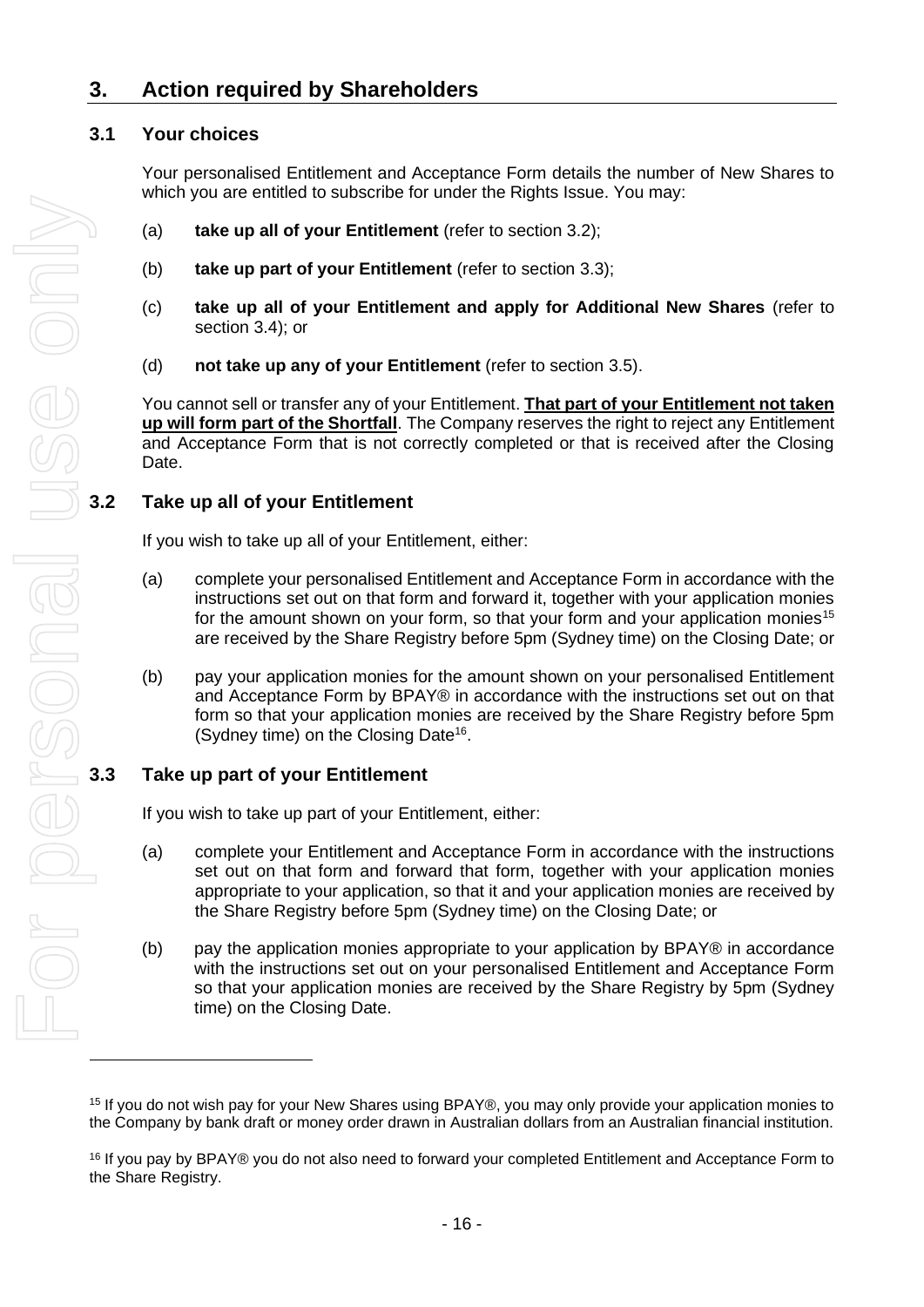#### <span id="page-16-0"></span>**3.4 Take up all of your Entitlement and apply for Additional New Shares**

If you wish to take up all of your Entitlement and also apply for Additional New Shares (i.e. New Shares in addition to your Entitlement), either:

- (a) complete your Entitlement and Acceptance Form in accordance with the instructions set out on that form (including by also specifying the number of Additional New Shares that you wish to apply for) and forward it, together with the application monies appropriate to your application, so that it and your application monies are received by the Share Registry before 5pm (Sydney time) on the Closing Date; or
- (b) pay the application monies appropriate to your application by BPAY® in accordance with the instructions set out on your personalised Entitlement and Acceptance Form so that your application monies are received by the Share Registry by 5pm (Sydney time) on the Closing Date. As noted above, if you pay by BPAY® you do not also need to forward your completed Entitlement and Acceptance Form to the Share Registry.

The Company will determine the allocation of any Additional New Shares under the Shortfall offer subject to the Corporations Act and Listing Rules.

Accordingly, there is no guarantee that Eligible Shareholders will receive all (or any) of the Additional New Shares that they apply for.

#### <span id="page-16-1"></span>**3.5 Not take up any of your Entitlement**

If you do not wish to accept any part of your Entitlement, you do not need to take any further action.

#### **3.6 Shortfall**

The Directors reserve the right, subject to the Corporations Act and the Listing Rules, to allocate any Shortfall to Eligible Shareholders (other than any Eligible Shareholders who are also Directors and/or related parties of the Company) that apply for Additional New Shares or otherwise, to place any remaining Shortfall at their discretion within 3 months after the close of the Rights Issue (and at a price not less than the Issue Price).

#### **3.7 Acceptance of your Entitlement**

The method of acceptance of your Entitlement will depend on your method of payment being by bank draft, money order or BPAY®.

By completing and returning your personalised Entitlement and Acceptance Form, you will be deemed to have represented that you are an Eligible Shareholder.

#### **3.8 Payment for New Shares**

The Issue Price for each New Share accepted under your Entitlement is payable on application.

Payment by bank draft, money order or by BPAY® will be accepted.

All payments must be in Australian currency. Other currency will not be accepted. Cash payments will not be accepted. Other currency or cash payments will be returned to the applicant and the acceptance will be deemed to be invalid. The amount payable on application will be deemed not to have been received until the Company's receipt of clear funds. Receipts for payment will not be issued.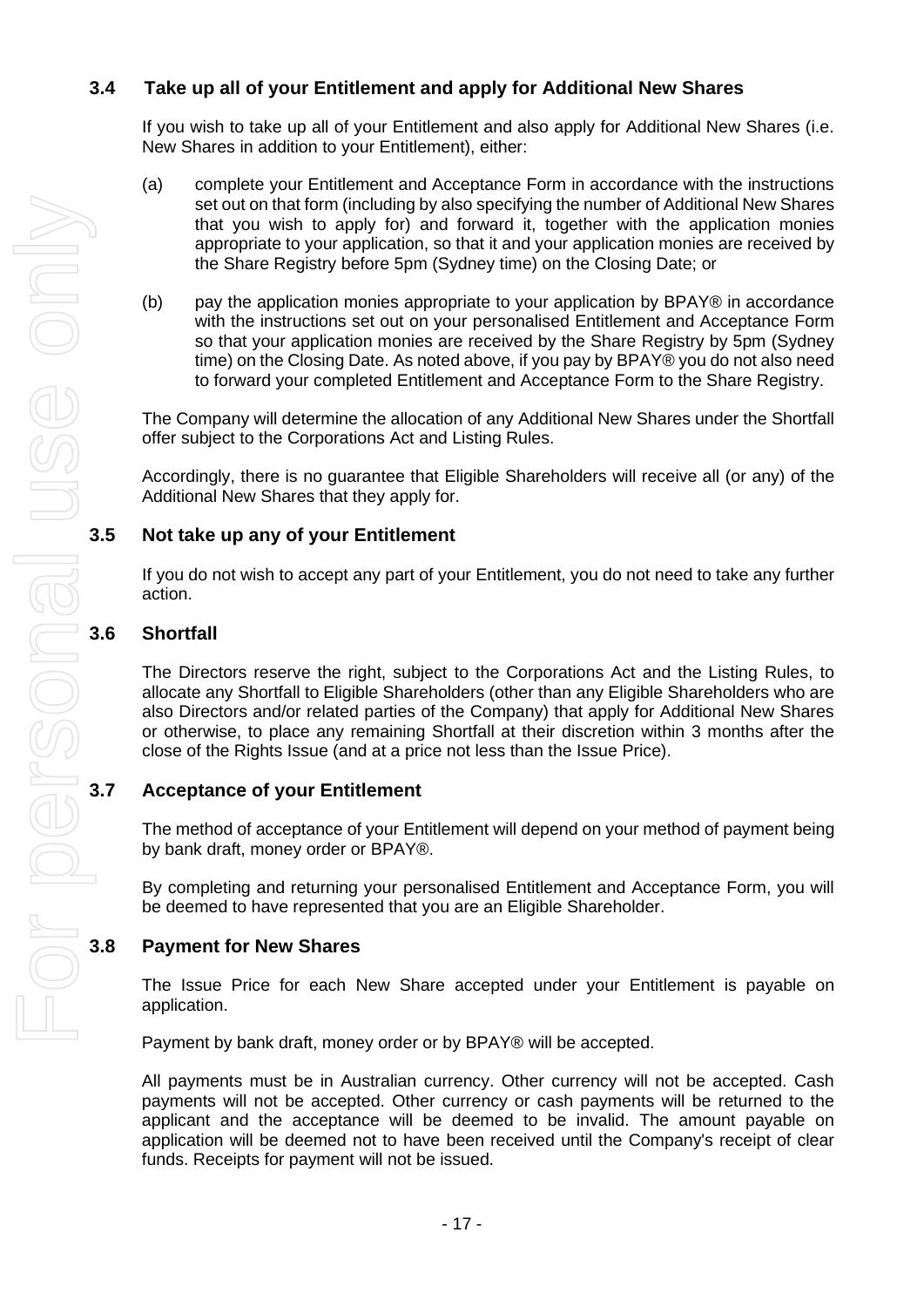Application monies will be held on trust for applicants until the issue of the New Shares.

Any application monies received for more than your final allocation of New Shares will be refunded (except when the amount is less than \$2.00, in which case it will be retained by the Company) before the end of December 2021.

No interest will be paid on any application monies received or refunded. Interest earned on application monies will be for the benefit of the Company and will be retained by it whether or not issue under the Rights Issue ultimately takes place.

#### **Payment by bank draft or money order**

For payment by bank draft or money order, you should complete your personalised Entitlement and Acceptance Form in accordance with the instructions set out on that form and return it to the address specified on the form accompanied by a bank draft or money order in Australian currency for the amount of your application monies, payable to "Uscom Limited" and crossed "Not Negotiable".

Your bank draft or money order must be:

- (a) for an amount equal to \$0.11 multiplied by the number of New Shares that you are applying for; and
- (b) in Australian currency drawn on an Australian branch of a financial institution.

#### **Payment by BPAY®**

For payment by BPAY®, please follow the instructions on the Entitlement and Acceptance Form. You can only make a payment via BPAY® if you are the holder of an account with an Australian financial institution that supports BPAY® transactions. Please note that should you choose to pay by BPAY®:

- (a) you do not also need to submit a completed copy of your personalised Entitlement and Acceptance Form but are taken to have made the declarations on that form; and
- (b) you are deemed to have applied for such whole number of New Shares which is covered in full by your application monies, whether that number is less than, equal to, or more than your Entitlement.

It is your responsibility to ensure that your BPAY® payment is received by the Share Registry by no later than 5pm (Sydney time) on the Closing Date. You should be aware that your financial institution may implement earlier cut-off times with regards to electronic payment and you should therefore take this timing requirement into consideration when making payment.

#### **3.9 Entitlement and Acceptance Form is binding**

A completed and lodged Entitlement and Acceptance Form constitutes a binding offer to acquire New Shares (and if applicable, Additional New Shares) on the terms and subject to the conditions set out in this Offer Booklet and, once lodged with the Company, cannot be withdrawn.

If the Entitlement and Acceptance Form is not completed correctly, it may still be treated as a valid application for New Shares (and if applicable to you, Additional New Shares). The Company's decision whether to treat an acceptance as valid and how to construe, amend or complete the Entitlement and Acceptance Form is final.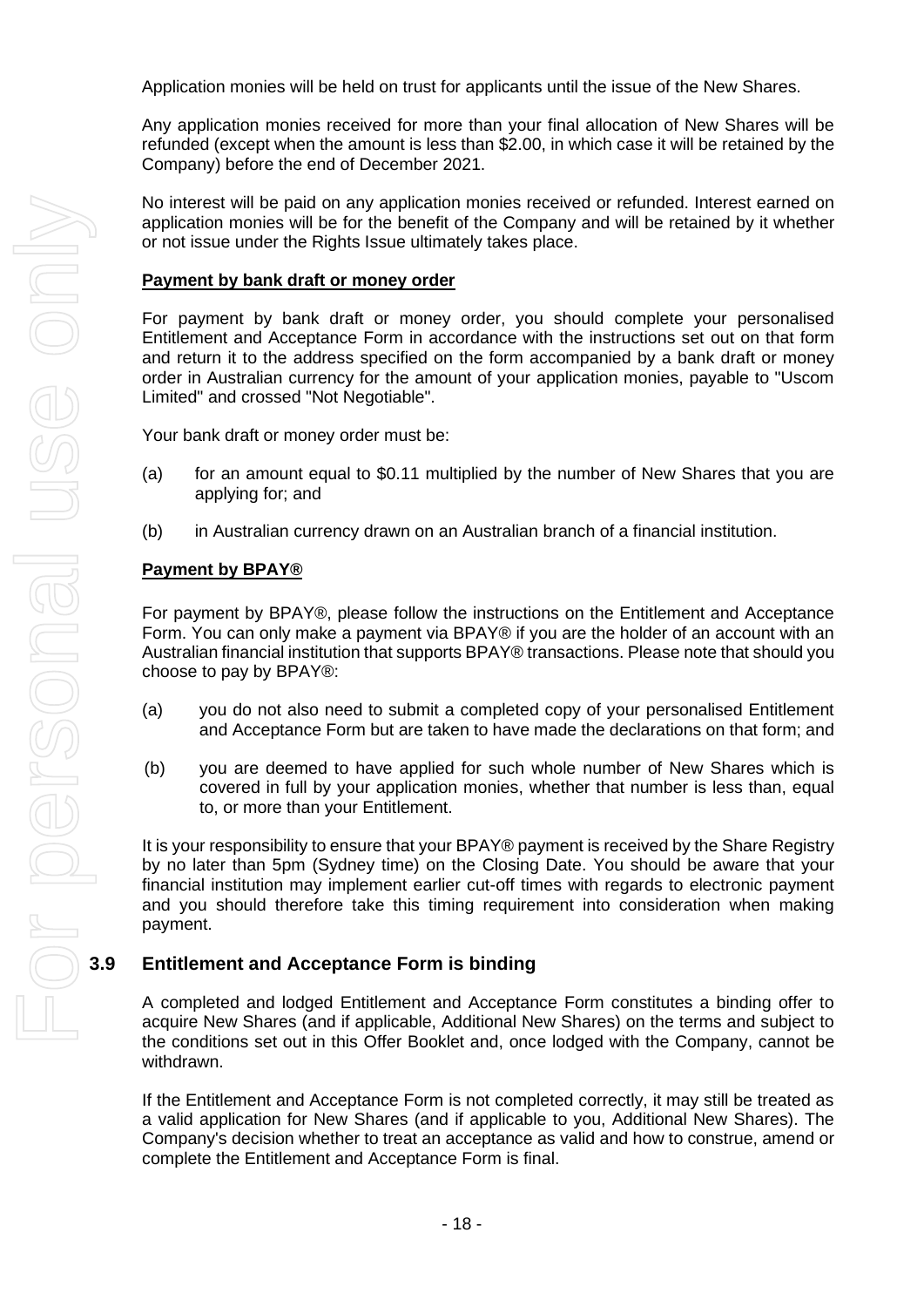#### **3.10 Representations by Acceptance**

By completing and returning your personalised Entitlement and Acceptance Form (or by paying your application monies by BPAY®), you will be deemed to have represented to the Company that you are an Eligible Shareholder and that you:

- (a) acknowledge that you have read and understand this Offer Booklet and your Entitlement and Acceptance Form in its entirety;
- (b) agree to be bound by the terms of the Rights Issue, the provisions of this Offer Booklet and the Company's constitution;
- (c) authorise the Company to register you as the holder of New Shares (and Additional New Shares, if applicable to you) issued to you;
- (d) declare that all details and statements in the Entitlement and Acceptance Form are complete and accurate;
- (e) declare that you are at least 18 years of age and have full legal capacity and power to perform all your rights and obligations under the Entitlement and Acceptance Form;
- (f) acknowledge that once the Company receives your Entitlement and Acceptance Form or any payment of application monies, you may not withdraw your application or application monies provided except as allowed by law;
- (g) agree to apply for and be issued with up to the number of New Shares (and Additional New Shares, if applicable to you) specified on your Entitlement and Acceptance Form, or for which you have submitted payment of any application monies;
- (h) authorise the Company, the Share Registry and their respective officers or agents to do anything on your behalf necessary for New Shares (and Additional New Shares, if applicable) to be issued to you, including to act on instructions of the Share Registry;
- (i) declare that you were the registered holder at the Record Date of the Shares indicated on your personalised Entitlement and Acceptance Form as being held by you on the Record Date;
- (j) acknowledge that the information contained in this Offer Booklet and your Entitlement and Acceptance Form is not investment advice nor a recommendation that New Shares (and Additional New Shares, if applicable to you) are suitable for you, given your investment objectives, financial situation or particular needs;
- (k) acknowledge that an investment in the Company (including any investment made pursuant to the Rights Issue) are speculative and involve risks;
- (l) acknowledge that neither the Company, its related bodies corporate and affiliates and their respective directors, officers, partners, employees, representatives, agents, consultants or advisers, guarantees the performance of the Company, nor do they guarantee the repayment of capital;
- (m) agree to provide (and direct your nominee or custodian to provide) any requested substantiation of your eligibility to participate in the Rights Issue and of your holding of Shares on the Record Date;
- (n) authorise the Company to correct any errors in your completed personalised Entitlement and Acceptance Form or other form provided by you;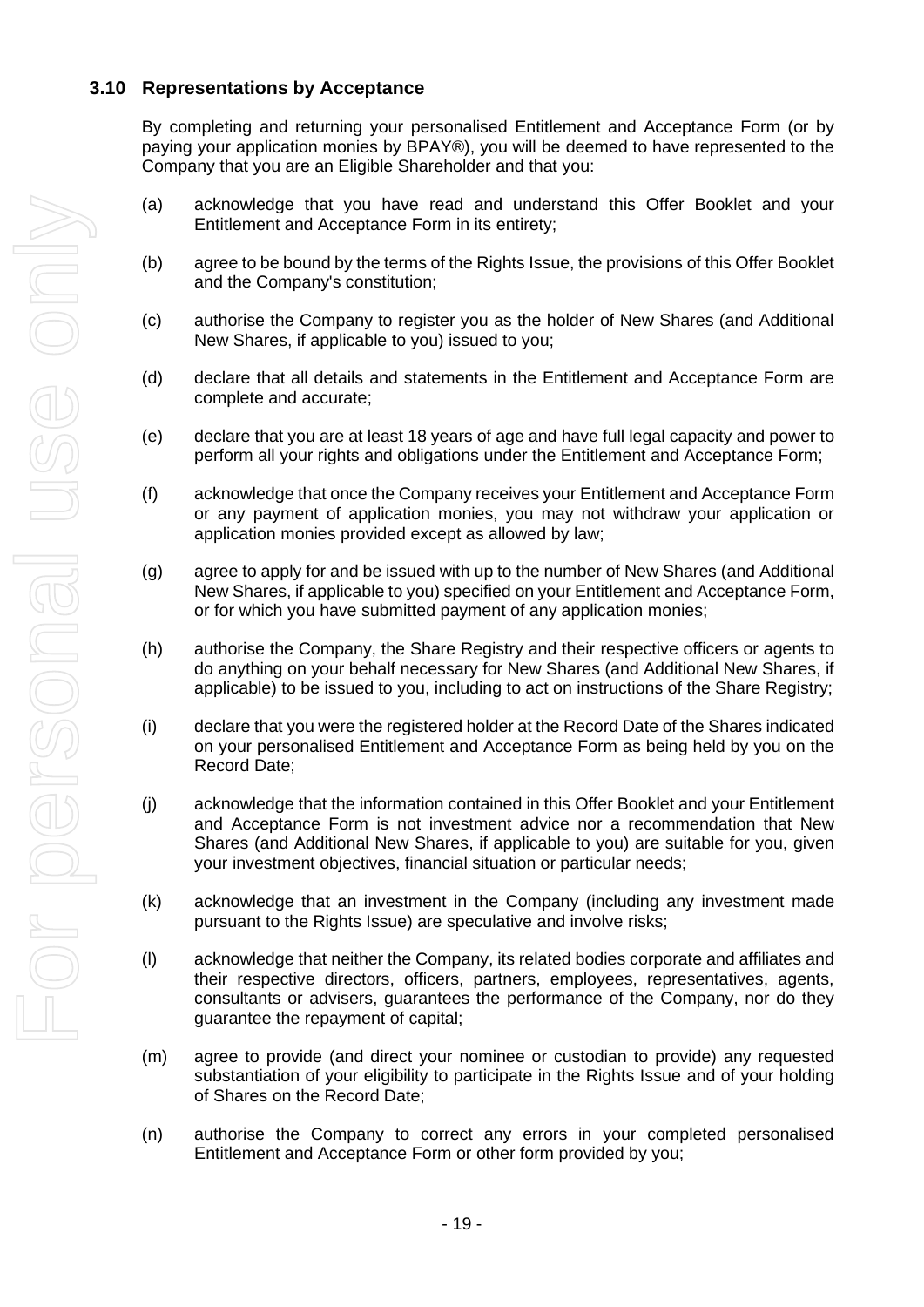- (o) represent and warrant that the law of any place does not prohibit you from being given this Offer Booklet and the accompanying Entitlement and Acceptance Form, nor does it prohibit you from making an application for New Shares (and Additional New Shares, if applicable to you) and that you are otherwise eligible to participate in the Rights Issue as an Eligible Shareholder and you represent and warrant to the Company that there has been no breach of any such laws or regulatory requirements; and
- (p) you understand and acknowledge that neither the Rights Issue nor the New Shares (or any Additional New Shares, if applicable to you) have been, or will be, registered under the U.S. Securities Act or any U.S. State or other securities laws in any jurisdiction, and may not be offered, sold or otherwise transferred except in a transaction exempt from, or not subject to, the registration requirements of the U.S. Securities Act and any other applicable securities laws.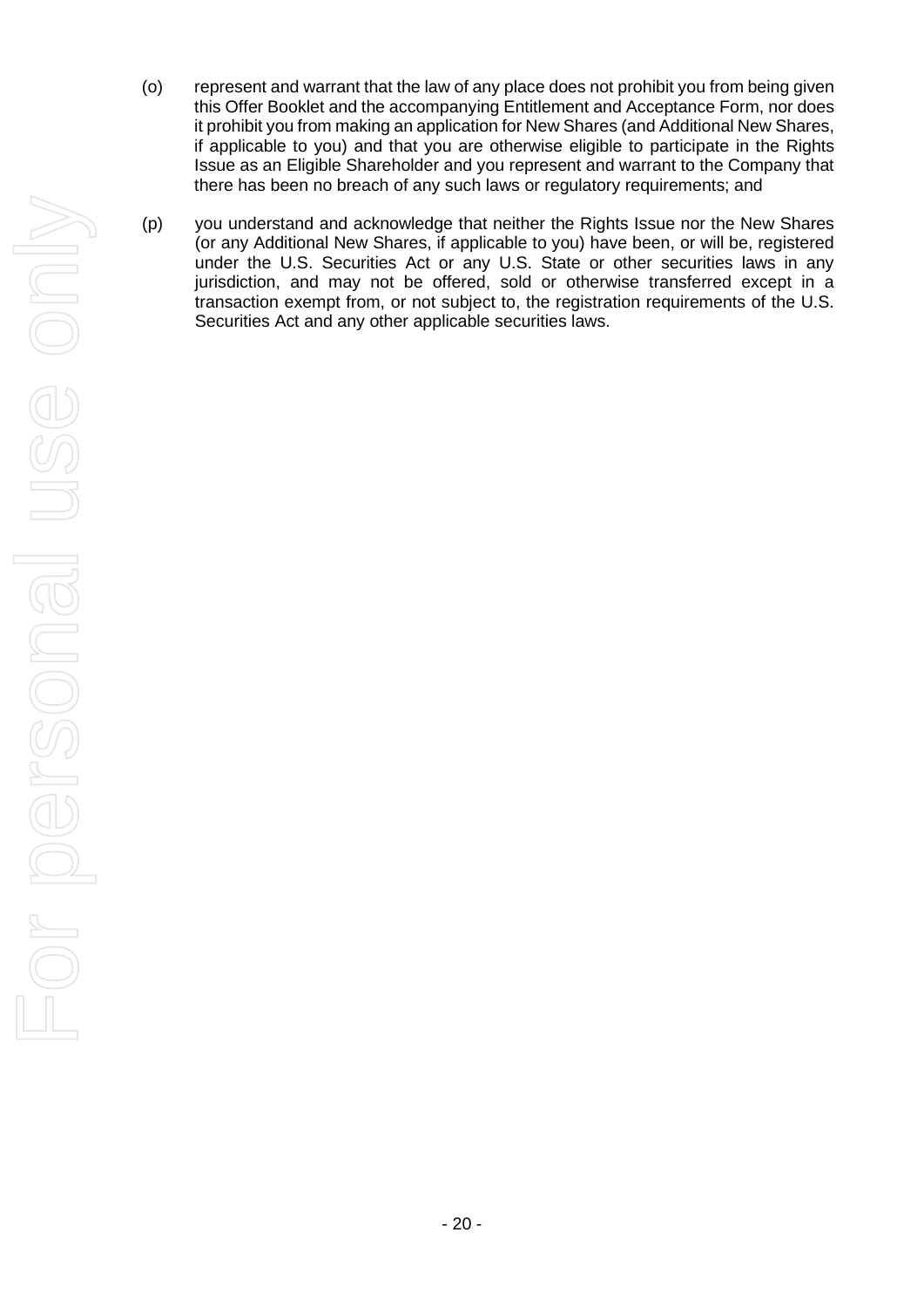### **4. General information regarding the Rights Issue**

#### **4.1 Risks**

An investment in New Shares (and, if applicable to you, Additional New Shares) should be regarded as speculative and involves many risks.

Eligible Shareholders intending to participate in the Rights Issue should refer to the announcements made by the Company to ASX. This information is available on ASX's website: [www.asx.com.au](http://www.asx.com.au/) (ASX code: UCM). Shareholders should consider the investment in the context of their individual risk profile for speculative investments, investment objectives and individual financial circumstances.

Each Shareholder should consult their own stockbroker, solicitor, accountant or other professional adviser before deciding whether or not to participate in the Rights Issue.

Neither the New Shares (nor the Additional New Shares, if applicable) carry a guarantee with respect to the payment of dividends, the return of any capital or the market value or liquidity of those Shares.

Eligible Shareholders should be aware that there are risks associated with investment in shares of companies listed on a stock exchange. The value of securities can be expected to fluctuate depending on various factors including general condition of the Australian economy, general worldwide economic and political conditions, changes in government policies, taxation changes and legislative or regulatory changes, investor sentiment, movements in the price of shares, movements in interest rates and stock markets, industrial disruption, environmental impacts, international competition, and other factors which may affect the Company's financial performance and position.

Many of the factors mentioned in the preceding paragraph are beyond the control of the Company and the Company cannot therefore, to any degree of certainty, predict how they will impact on the Company. Accordingly, assuming that the New Shares (and if applicable, the Additional New Shares) are quoted on ASX, they may trade on ASX at higher or lower prices than the Issue Price.

The information in this Offer Booklet does not constitute a recommendation to subscribe for New Shares (or Additional New Shares) and this Offer Booklet does not purport to contain all the information that you may require to evaluate a possible application for New Shares (and if applicable, the Additional New Shares). You should make your assessment of what information is relevant to your decision to participate in the Rights Issue.

You should be aware that there may be taxation implications associated with participating in the Rights Issue. The Directors consider that it is not appropriate to give advice regarding the taxation consequences of subscribing for New Shares (and if applicable, the Additional New Shares) or the subsequent disposal of any such Shares. The Company, its advisers and its officers do not accept any responsibility or liability for any taxation consequences to Shareholders. The Directors recommend that all Shareholders consult their own tax advisers in connection with subscribing for, or subsequent disposal of, any securities in the Company.

#### **4.3 Brokerage**

No brokerage is payable by Eligible Shareholders who accept their Entitlement. No stamp duty is payable for subscribing for an Entitlement.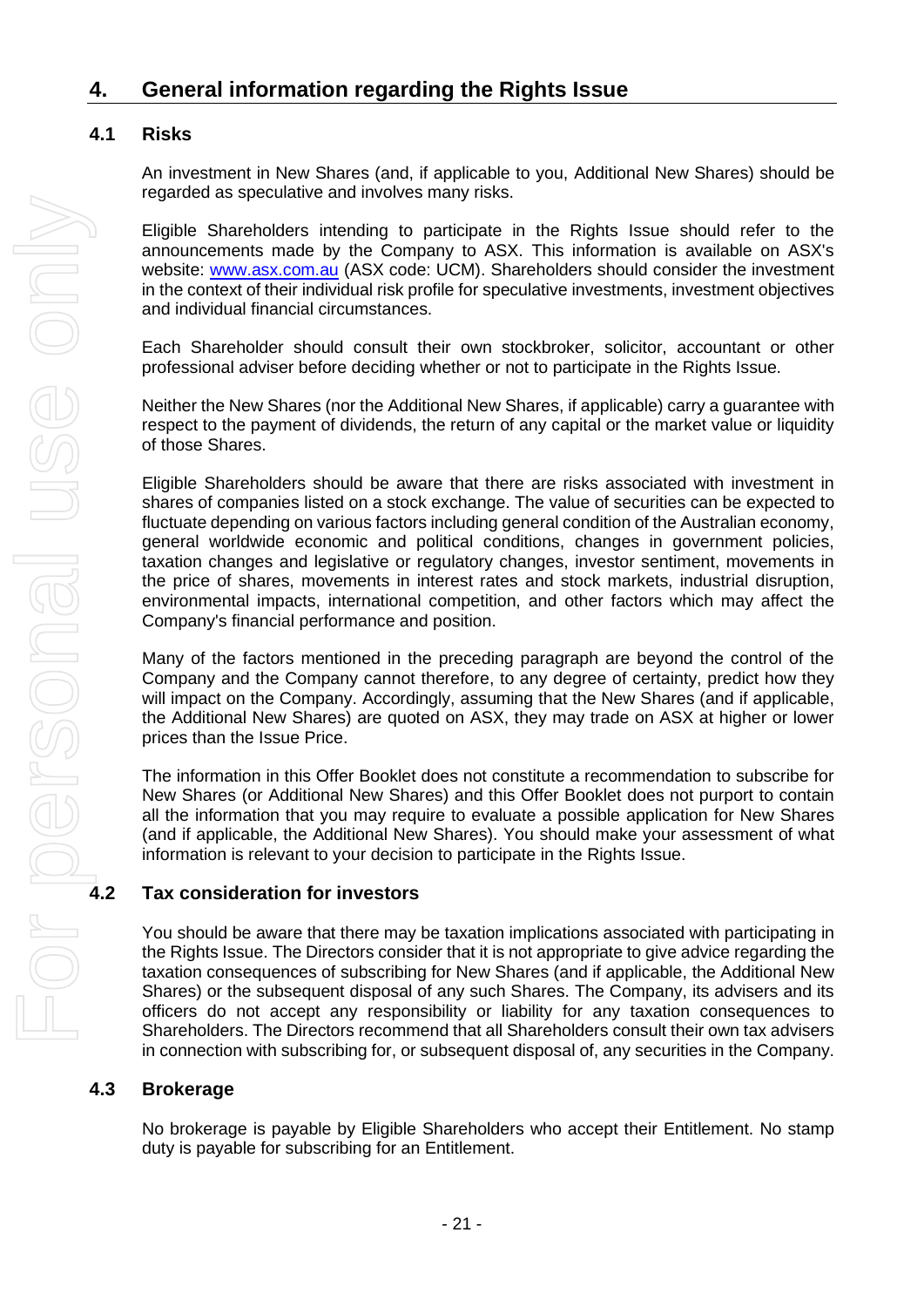#### **4.4 Governing law**

This Offer Booklet and the contracts which arise on the acceptance of applications are governed by the laws applicable in New South Wales and each applicant submits to the nonexclusive jurisdiction of the courts of New South Wales.

### **4.5 Enquiries**

If you have any questions regarding the Rights Issue, please contact the Company's Company Secretary by email [secretary@uscom.com.au](mailto:secretary@uscom.com.au) or your professional adviser.

For and on behalf of **Uscom Limited**

Rob Philips

**Rob Phillips Executive Chairman**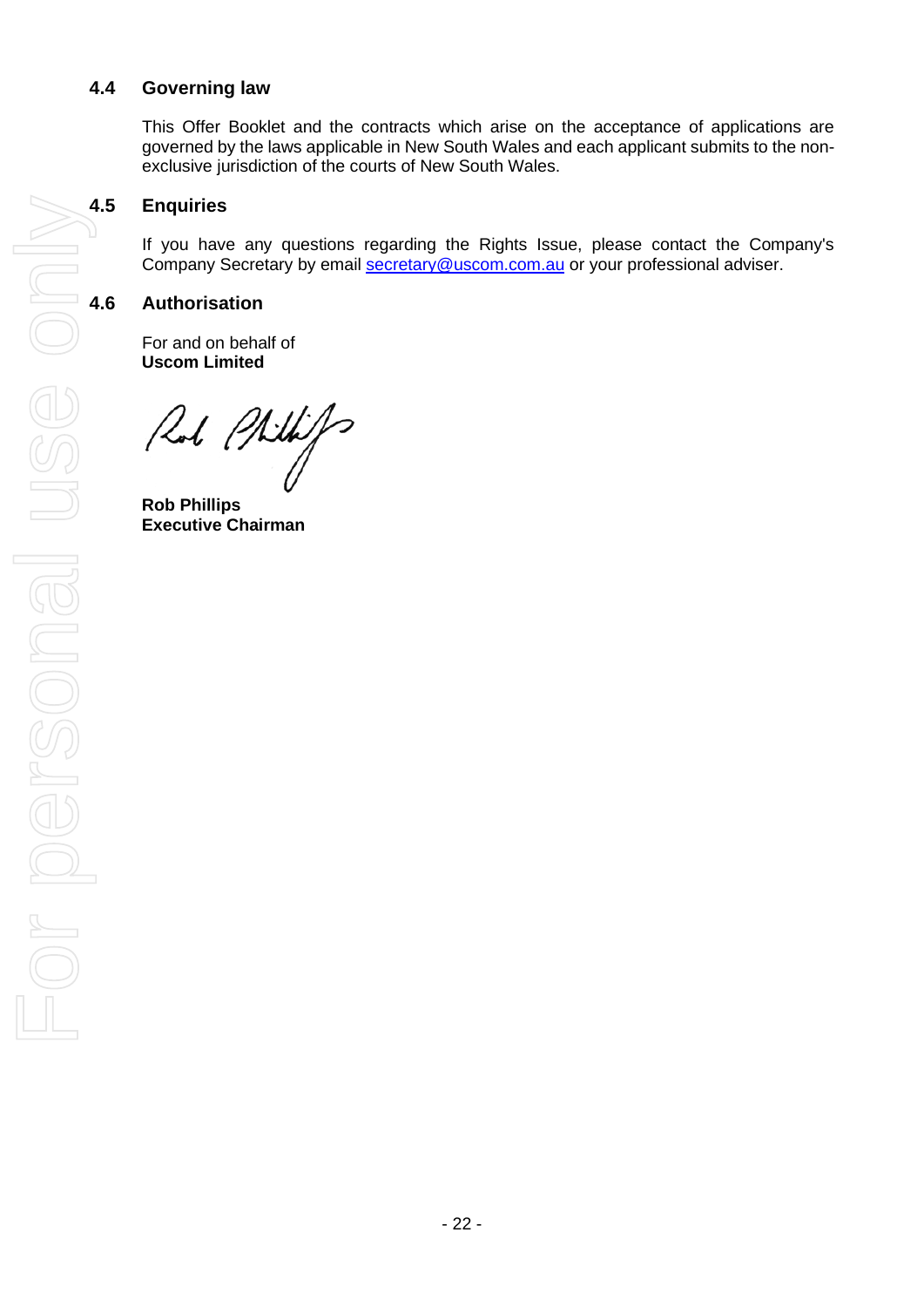

**ACN 091 028 090**

## [www.boardroomlimited.com.au](http://www.registries.com.au/) **NON** corporateactions@boardroomlimited.com.au **-RENOUNCEABLE ENTITLEMENT OFFER**

#### *APPLICATION FORM*

**BoardRoom All correspondence to** Boardroom Pty Limited GPO Box 3993 Sydney NSW 2001 **Tel:** 1300 737 760 (within Aust) **Tel:** + 61 2 9290 9600(outside Aust) **Fax:** + 61 2 9279 0664

#### Subregister:

#### **OFFER CLOSES: 5.00pm (AEDT) Friday, 10 December 2021**

#### **Entitlement Acceptance**

| APPLICATION FORM                                                                                                                    |                                                                                                                                                                                                                                                                                                                                                                                                                                                                                                                                                                                                  |                                                                                              |
|-------------------------------------------------------------------------------------------------------------------------------------|--------------------------------------------------------------------------------------------------------------------------------------------------------------------------------------------------------------------------------------------------------------------------------------------------------------------------------------------------------------------------------------------------------------------------------------------------------------------------------------------------------------------------------------------------------------------------------------------------|----------------------------------------------------------------------------------------------|
|                                                                                                                                     |                                                                                                                                                                                                                                                                                                                                                                                                                                                                                                                                                                                                  | Subregister:                                                                                 |
|                                                                                                                                     |                                                                                                                                                                                                                                                                                                                                                                                                                                                                                                                                                                                                  | HIN / SRN:                                                                                   |
|                                                                                                                                     |                                                                                                                                                                                                                                                                                                                                                                                                                                                                                                                                                                                                  | <b>Entitlement No:</b>                                                                       |
|                                                                                                                                     |                                                                                                                                                                                                                                                                                                                                                                                                                                                                                                                                                                                                  | Number of Shares held<br>at 7.00pm (AEDT) on<br>Thursday, 25 November 2021<br>(Record Date): |
|                                                                                                                                     |                                                                                                                                                                                                                                                                                                                                                                                                                                                                                                                                                                                                  |                                                                                              |
|                                                                                                                                     |                                                                                                                                                                                                                                                                                                                                                                                                                                                                                                                                                                                                  | OFFER CLOSES: 5.00pm (AEDT) Friday, 10 December 2021                                         |
| <b>Entitlement Acceptance</b>                                                                                                       |                                                                                                                                                                                                                                                                                                                                                                                                                                                                                                                                                                                                  |                                                                                              |
| in which case you DO NOT NEED TO RETURN THIS FORM.<br><b>Entitlement</b><br>3 New Shares for every 10 shares<br>held at record date | (1) If you wish to accept YOUR FULL ENTITLEMENT, please note your Entitlement and requisite Application Amount specified<br>below and return this Form together with your PAYMENT by cheque or money order or alternatively make a payment by BPAY<br><b>Offer Price</b><br>(per New Share)                                                                                                                                                                                                                                                                                                      | <b>Application Amount \$</b>                                                                 |
|                                                                                                                                     | \$0.11                                                                                                                                                                                                                                                                                                                                                                                                                                                                                                                                                                                           |                                                                                              |
| <b>RETURN THIS FORM.</b>                                                                                                            | (2) If you wish to accept only PART OF YOUR ENTITLEMENT please complete the boxes below with the NUMBER OF NEW<br>SHARES you wish to accept under your Entitlement and the requisite Application Amount and return this Form together with your<br>PAYMENT by cheque or money order or alternatively make a payment by BPAY in which case you DO NOT NEED TO                                                                                                                                                                                                                                     |                                                                                              |
| <b>Part Acceptance of Entitlement</b><br><b>New Shares</b>                                                                          | <b>Offer Price</b><br>(per New Share)                                                                                                                                                                                                                                                                                                                                                                                                                                                                                                                                                            | <b>Application Amount \$</b>                                                                 |
|                                                                                                                                     | \$0.11                                                                                                                                                                                                                                                                                                                                                                                                                                                                                                                                                                                           |                                                                                              |
| <b>B</b>                                                                                                                            | Application for Additional New Shares under Shortfall Facility                                                                                                                                                                                                                                                                                                                                                                                                                                                                                                                                   |                                                                                              |
|                                                                                                                                     | ff you have accepted YOUR FULL ENTITLEMENT and wish to apply for Additional New Shares, please complete the boxes belo<br>with the NUMBER OF ADDITIONAL NEW SHARES for which you wish to apply and the requisite Application Amount payable.                                                                                                                                                                                                                                                                                                                                                     |                                                                                              |
| <b>Number of Additional New Shares</b>                                                                                              | <b>Offer Price</b><br>(per New Share)                                                                                                                                                                                                                                                                                                                                                                                                                                                                                                                                                            | <b>Application Amount \$</b>                                                                 |
|                                                                                                                                     | \$0.11                                                                                                                                                                                                                                                                                                                                                                                                                                                                                                                                                                                           |                                                                                              |
| $\mathbf c$                                                                                                                         | <b>Calculate total Application Amount (if applying for Additional New Shares)</b><br>If you are applying for Additional New Shares, please calculate and complete the boxes below with the TOTAL NUMBER OF NEW<br>SHARES and requisite Application Amount payable by adding the number of New Shares to which you are entitled under you<br>Entitlement (Section A (1)) to the number of Additional New Shares for which you are applying (Section B) and return this For<br>together with your PAYMENT by cheque or money order or alternatively make a payment by BPAY in which case you DO NO |                                                                                              |

| <b>Part Acceptance of Entitlement</b><br><b>New Shares</b> | <b>Offer Price</b><br>(per New Share) | <b>Application Amount \$</b> |
|------------------------------------------------------------|---------------------------------------|------------------------------|
|                                                            | \$0.11                                |                              |

#### **B Application for Additional New Shares under Shortfall Facility**

| Number of Additional New Shares | <b>Offer Price</b><br>(per New Share) | <b>Application Amount \$</b> |
|---------------------------------|---------------------------------------|------------------------------|
|                                 | \$0.11                                |                              |

#### **C Calculate total Application Amount (if applying for Additional New Shares)**

| <b>Total Number of New Shares</b> | <b>Offer Price</b> | <b>Application Amount \$</b> |
|-----------------------------------|--------------------|------------------------------|
| $(A(1) + B)$                      | (per New Share)    | $(A(1) + B)$                 |
|                                   | \$0.11             | w                            |

**Additional New Shares will only be allotted if available.**

**If the person completing this Form is acting for the Eligible Shareholder, the return of this Form, together with payment of the requisite Application Amount or payment by BPAY, will constitute acceptance of the Entitlement Offer by the Eligible Shareholder, and if that person is acting under Power of Attorney, he/she states that he/she has not received notice of revocation and that he/she has authority to accept the Entitlement Offer.**

#### **Payment Instructions**

Payment may only be made by BPAY®, cheque or money order. Cash will not be accepted via mail or at Boardroom Pty Limited. Payments cannot be made at any bank.

#### **REFER OVERLEAF FOR INSTRUCTIONS**